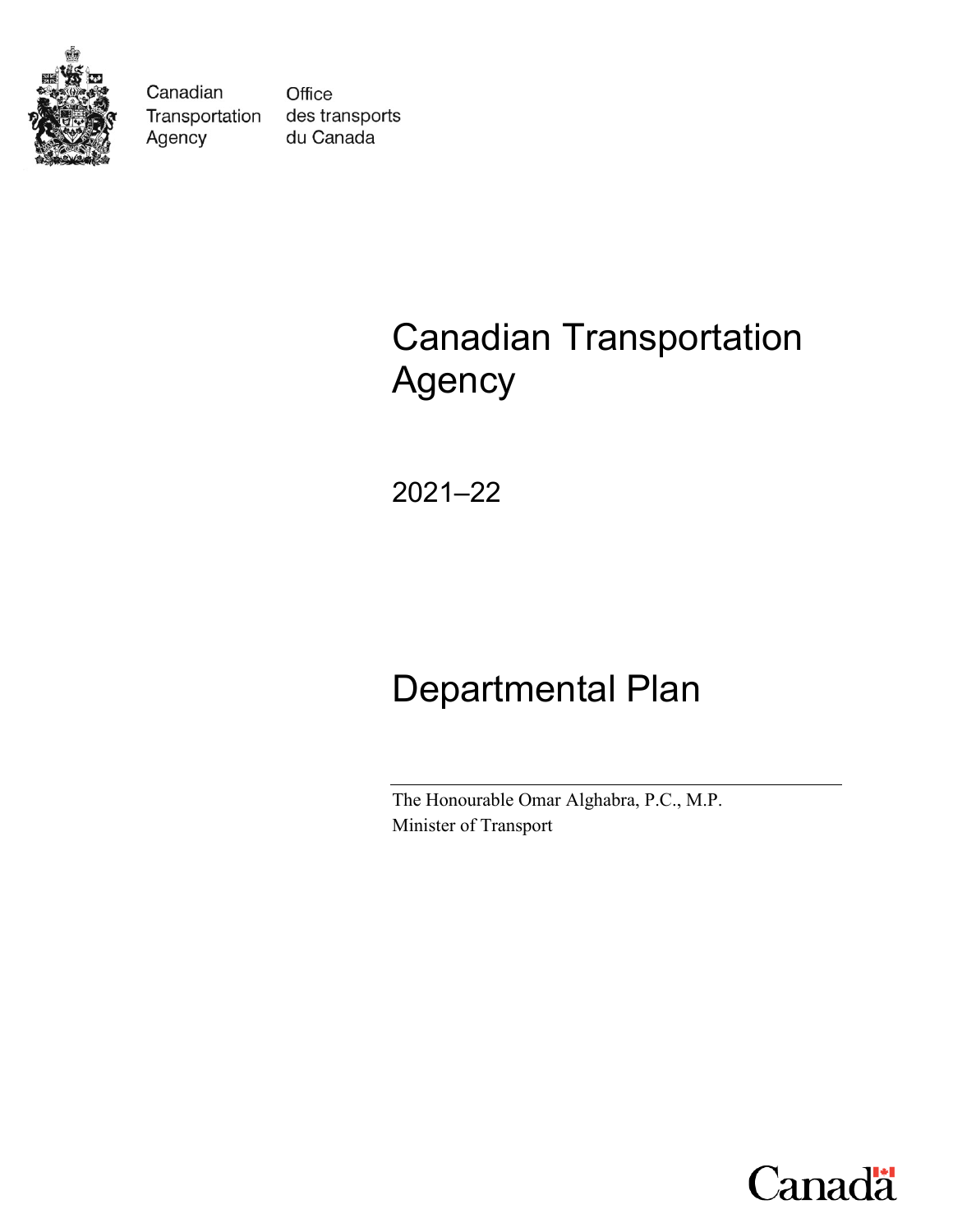Catalogue No. TT2-8E-PDF ISSN 2371-8633 © Her Majesty the Queen in Right of Canada, represented by the Minister of Transport, 2021.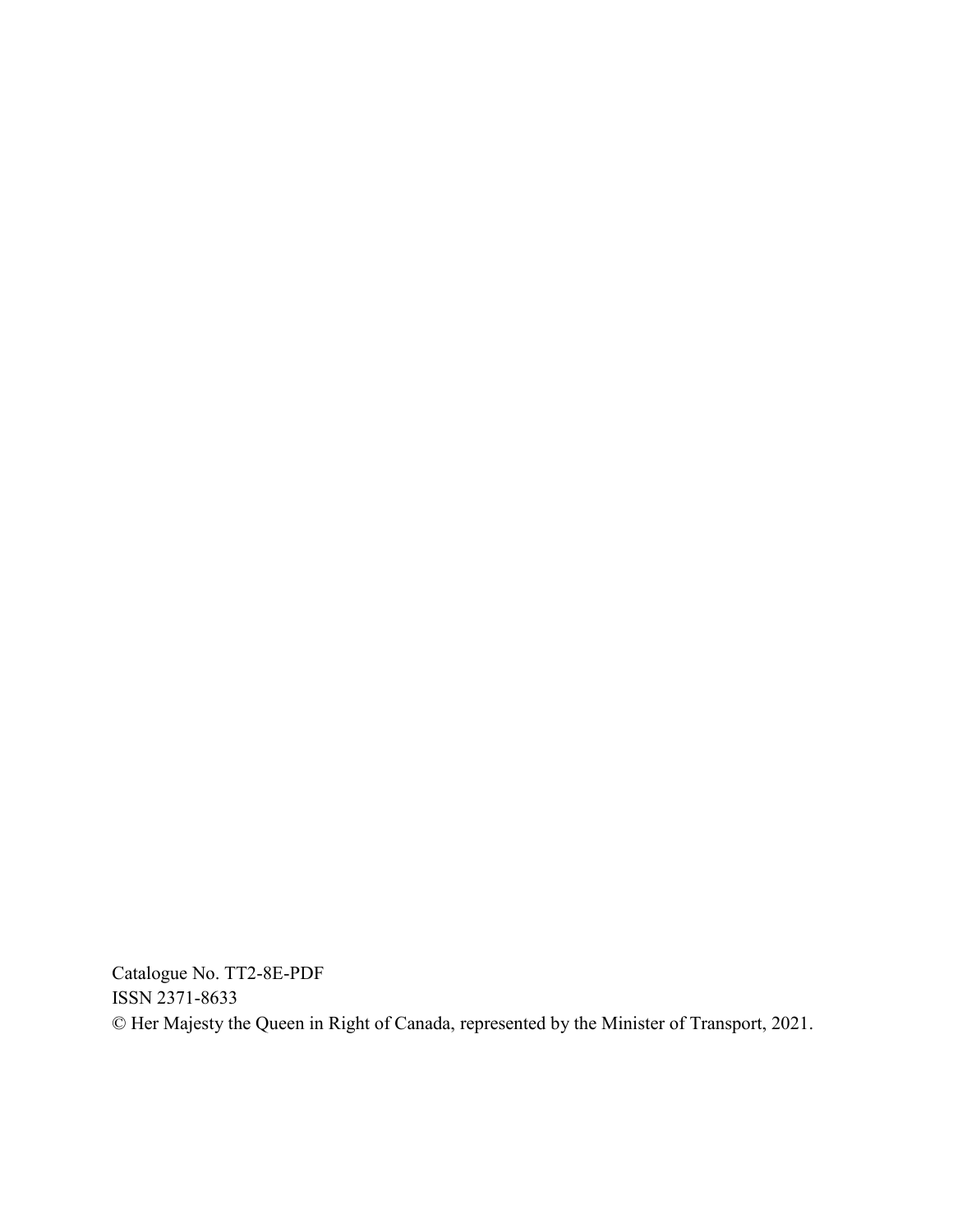## Table of contents

| Message From the Chair and Chief Executive Officer  1                 |
|-----------------------------------------------------------------------|
|                                                                       |
| Core responsibilities: planned results and resources, and key risks 5 |
| Independent regulatory and dispute-resolution services for            |
|                                                                       |
|                                                                       |
|                                                                       |
|                                                                       |
|                                                                       |
| Future-oriented Condensed statement of operations 18                  |
|                                                                       |
|                                                                       |
| Raison d'être, mandate and role: who we are and what we do  20        |
|                                                                       |
|                                                                       |
| Supporting information on the program inventory  22                   |
|                                                                       |
|                                                                       |
|                                                                       |
|                                                                       |
|                                                                       |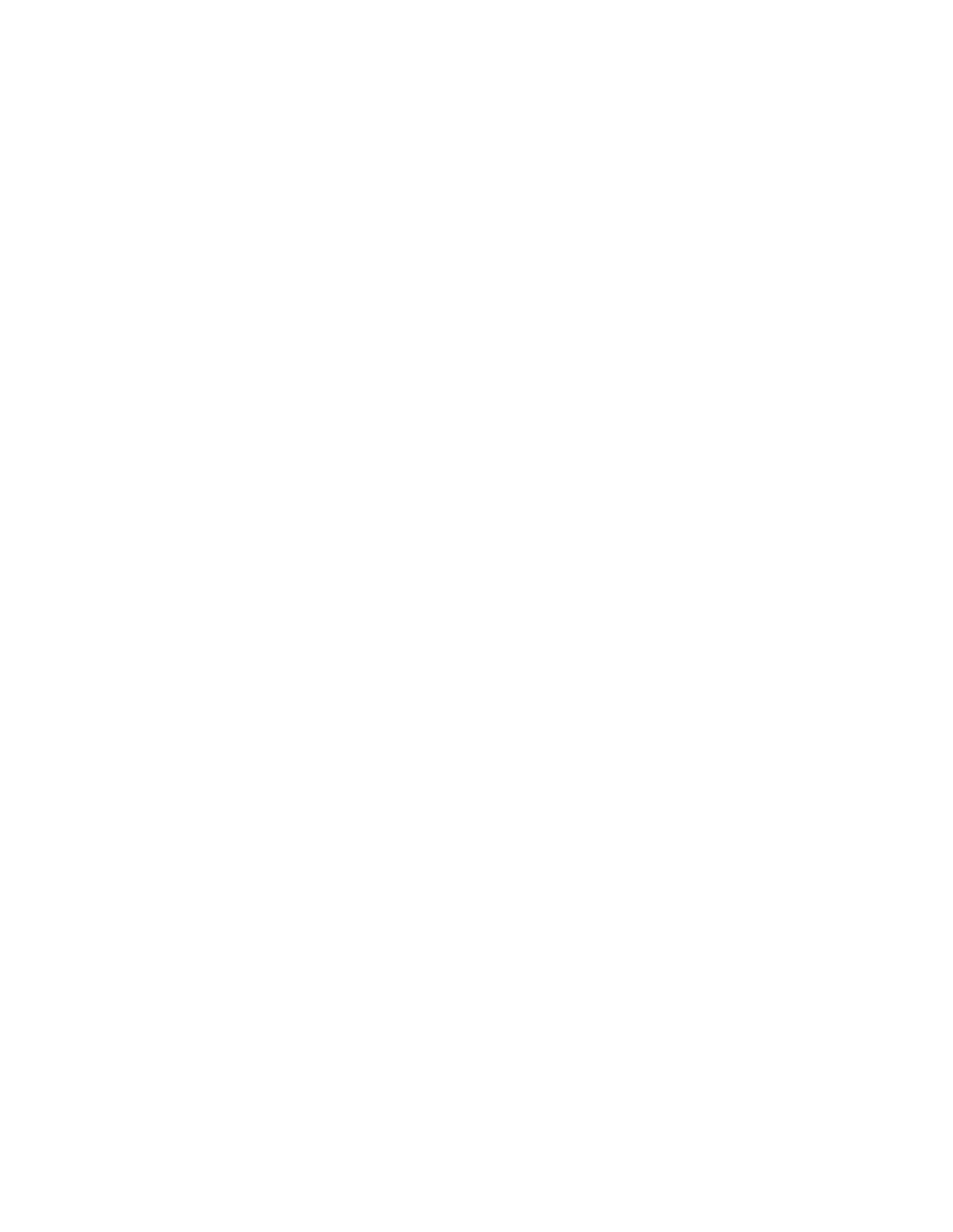# <span id="page-4-0"></span>Message From the Chair and Chief Executive Officer

The 2020-21 reporting year that is nearing its end as I write this message was like no other in our lifetimes. The disruptions caused by the COVID-19 pandemic had significant implications for each of us as individuals, the economy, and societies around the world. It created serious challenges for the service providers that fall within the jurisdiction of the Canadian Transportation Agency (CTA) – particularly in aviation – and for the passengers and shippers who use their services.

Addressing those challenges was a central focus for the CTA throughout 2020-21, even as almost all its employees switched to remote work arrangements overnight and continued to work from home for the entire period.

A large number of air licence and permit applications were quickly processed, facilitating the repatriation of Canadians stranded abroad and importation of personal protective equipment. Multiple requests from airlines and airports for temporary regulatory adjustments in response to the crisis were considered. Substantial headway was made on dealing with the extraordinary number of complaints filed with the CTA – some 23,000 – during the year after the *Air Passenger Protection Regulations* (APPR) fully came into effect on December 15, 2019. And following receipt of the requisite regulation-making authority from the Minister of Transport, the CTA launched public consultations on how to fix the gap in the air passenger protection framework highlighted by the pandemic: the lack of any minimum obligation for airlines to give refunds to passengers when flights are cancelled for reasons outside airlines' control and it isn't possible to get passengers to their destinations in a reasonable time.

In addition, progress was made on a number of major projects initiated before the pandemic struck. New and updated guidance material was released to help transportation service providers and their customers understand the rules that apply to them, including the APPR and the new *Accessible Transportation for Persons with Disabilities Regulations*. Work continued, with the International Civil Aviation Organization, on a compendium of best practices from around the globe with respect to accessible air travel. And implementation of a modern, risk-based approach to compliance monitoring and enforcement moved forward.

Finally, alongside these various demands and initiatives, the CTA provided the full range of its regular services – from mediating and adjudicating accessible transportation complaints and disputes between railway companies and shippers, to setting the Maximum Revenue Entitlement for the movement of regulated western grain and rail interswitching rates, to assessing whether there are suitable Canadian vessels when applications to use foreign vessels are made under the *Coasting Trade Act*. The fact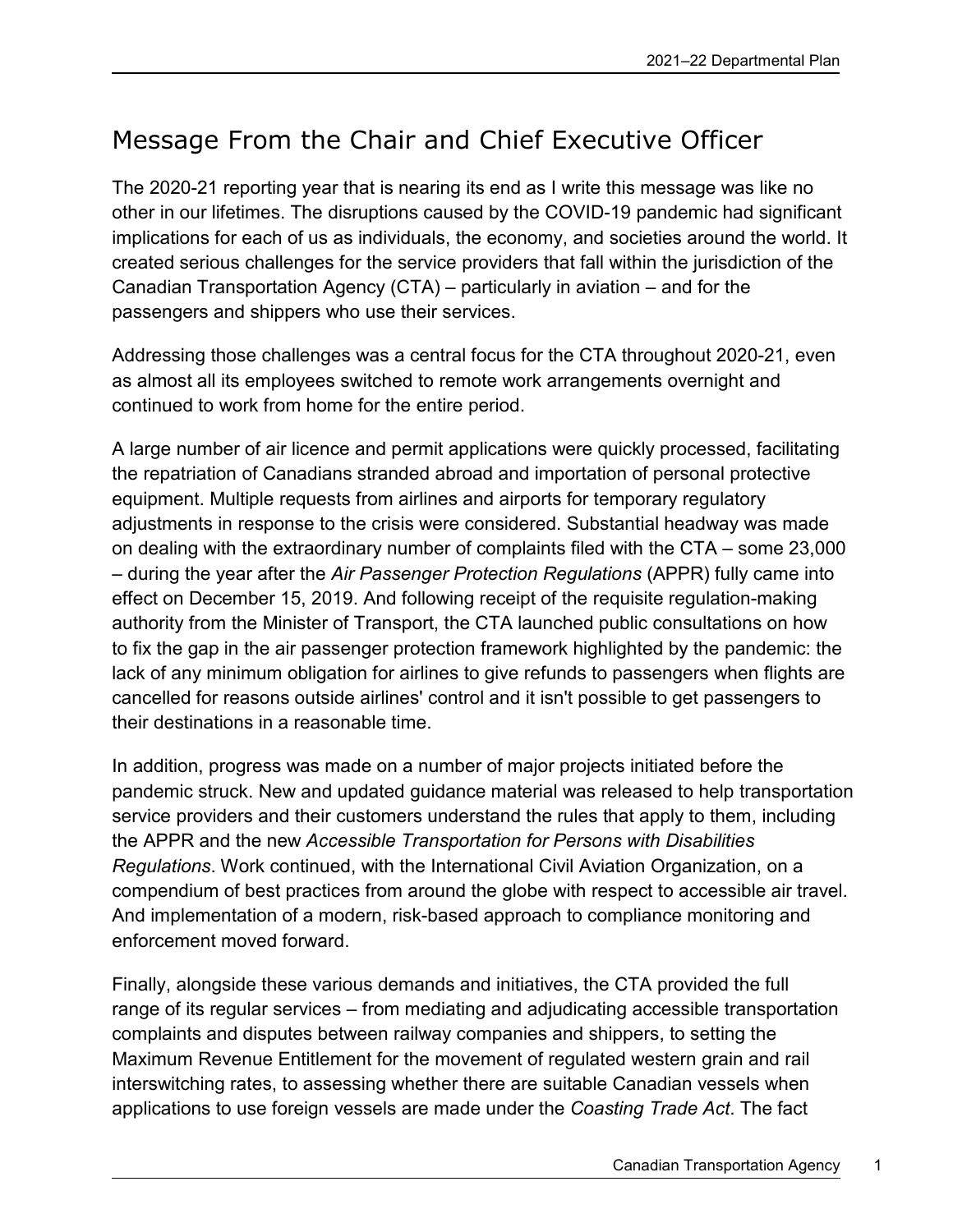that the CTA maintained all its activities during a time of upheaval reflects the tremendous dedication, agility, resilience, and professionalism of its employees.

The CTA team will keep delivering in 2021-22. As this Departmental Plan explains, the CTA's priorities – even as it deals with the ongoing challenges stemming from the pandemic – will include working through the large number of complaints on the books; finalizing the new requirement that airlines issue refunds even when flights are disrupted for reasons beyond their control, if they can't complete passengers' itineraries in a timely way; and informing stakeholders and the public about their transportation-related rights and responsibilities.

One thing that will change is the person leading the organization, since my second term as Chair and CEO concludes early in 2021-22. Serving in this role, and working with the exceptional people who comprise the CTA, has been a great privilege and honour. I know that in the years and decades to come, the CTA – Canada's longest-standing independent, expert tribunal and regulator – will continue to contribute in countless ways to the country's prosperity and the ability of its people to travel and connect with one another.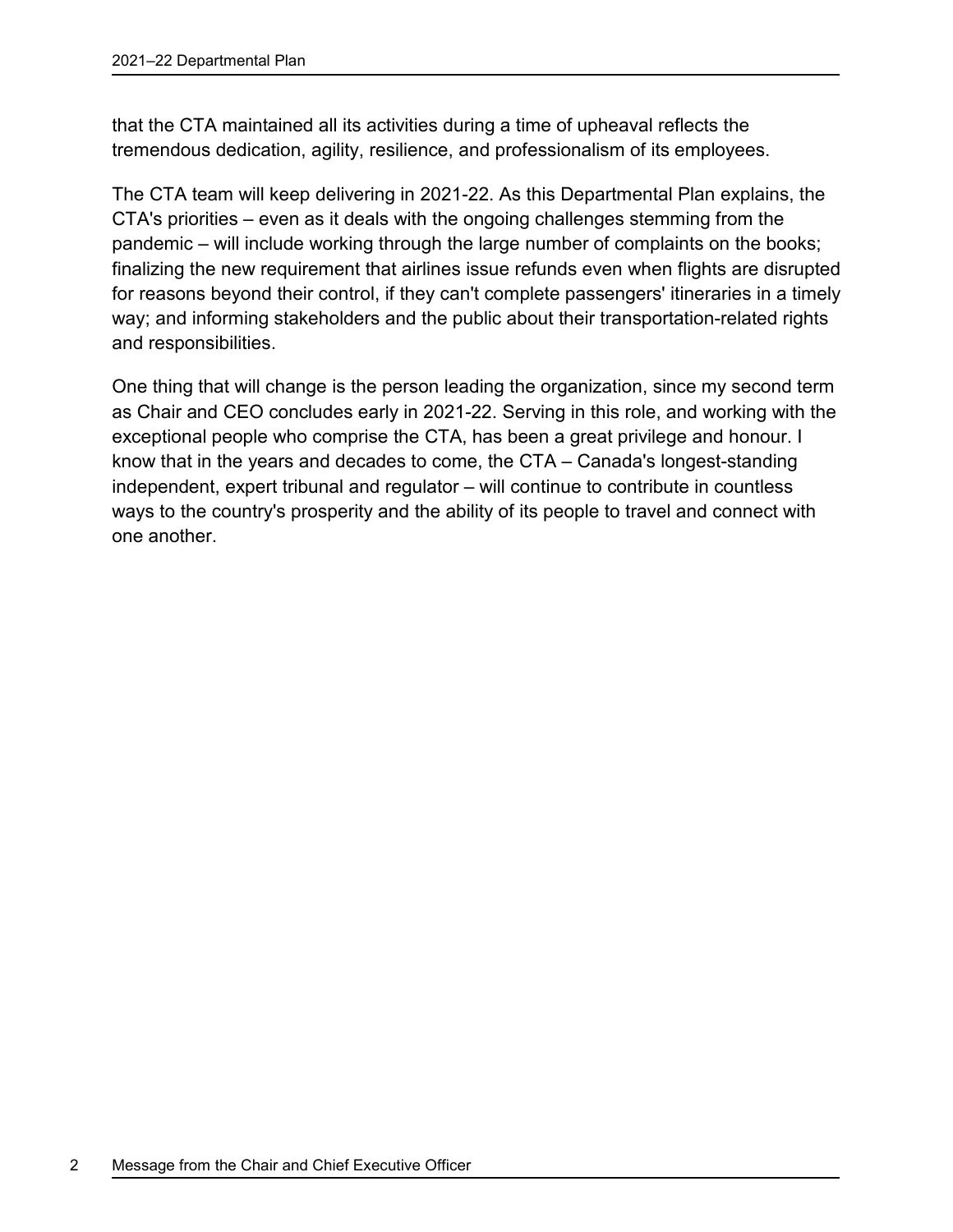## <span id="page-6-0"></span>Plans at a glance

The CTA is an independent, quasi-judicial tribunal and regulator that has, with respect to all matters necessary for the exercise of its jurisdiction, all the powers of a superior court. The CTA has three mandates:

- $\triangleright$  It helps ensure that the national transportation system runs efficiently and smoothly in the interests of all Canadians: those who work and invest in it; the producers, shippers, travellers and businesses who rely on it; and the communities where it operates.
- $\triangleright$  It protects the human right of persons with disabilities to an accessible transportation network.
- $\triangleright$  It provides consumer protection for air passengers.

To help advance these mandates, the CTA has three tools at its disposal:

- $\triangleright$  Rule-making: It develops and applies ground rules that establish the rights and responsibilities of transportation service providers and users and that level the playing field among competitors. These rules can take the form of binding regulations or less formal guidelines, codes of practice or interpretation notes.
- $\triangleright$  Dispute resolution: It resolves disputes that arise between transportation service providers on the one hand and their clients and neighbours on the other, using a range of tools from facilitation and mediation to arbitration and adjudication.
- $\triangleright$  Information provision: It provides information on the transportation system, the rights and responsibilities of transportation service providers and users, as well as its legislation and services.

The CTA is guided by its strategic priorities:

#### **A modern framework**

Legislation and regulations that reflect current and emerging business models, travellers' and shippers' needs, and best practices in the adjudicative and regulatory fields.

#### **Excellence in service delivery**

Timely, fair, and effective services in the areas of regulatory determination, dispute resolution, and compliance monitoring and enforcement, based on the letter and purpose of the legislation and regulations, relevant jurisprudence, and the evidence.

#### **Stakeholder and public awareness**

Clear, relevant information for stakeholders and the general public on the national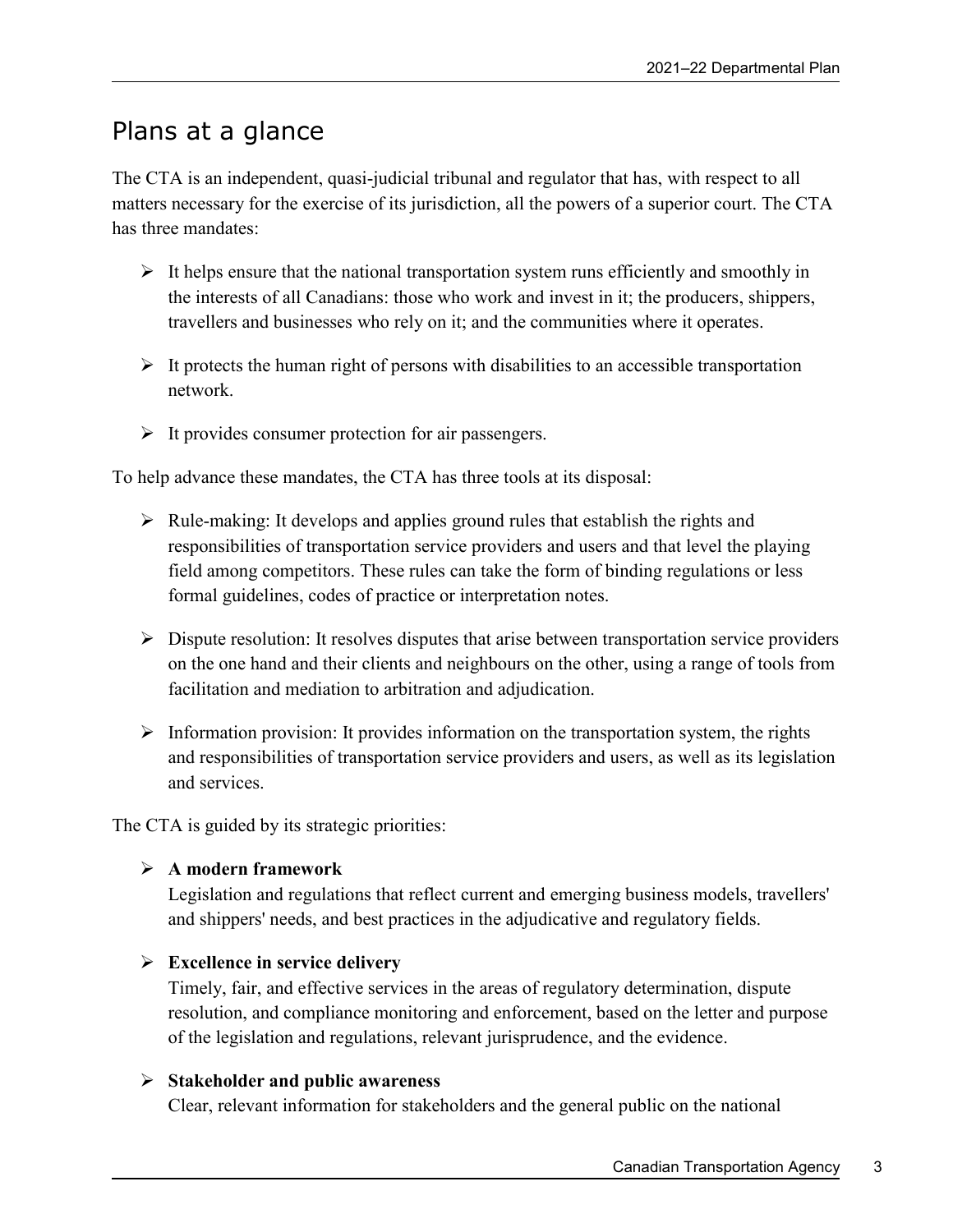transportation system, the rights and responsibilities of transportation providers and users, and CTA services.

#### **A healthy, high performing organization**

Independent • Expert • Impartial • Engaged • Agile • Innovative

For more information on the CTA's plans, priorities and planned results, see the "Core responsibilities: planned results and resources, and key risks" section of this report.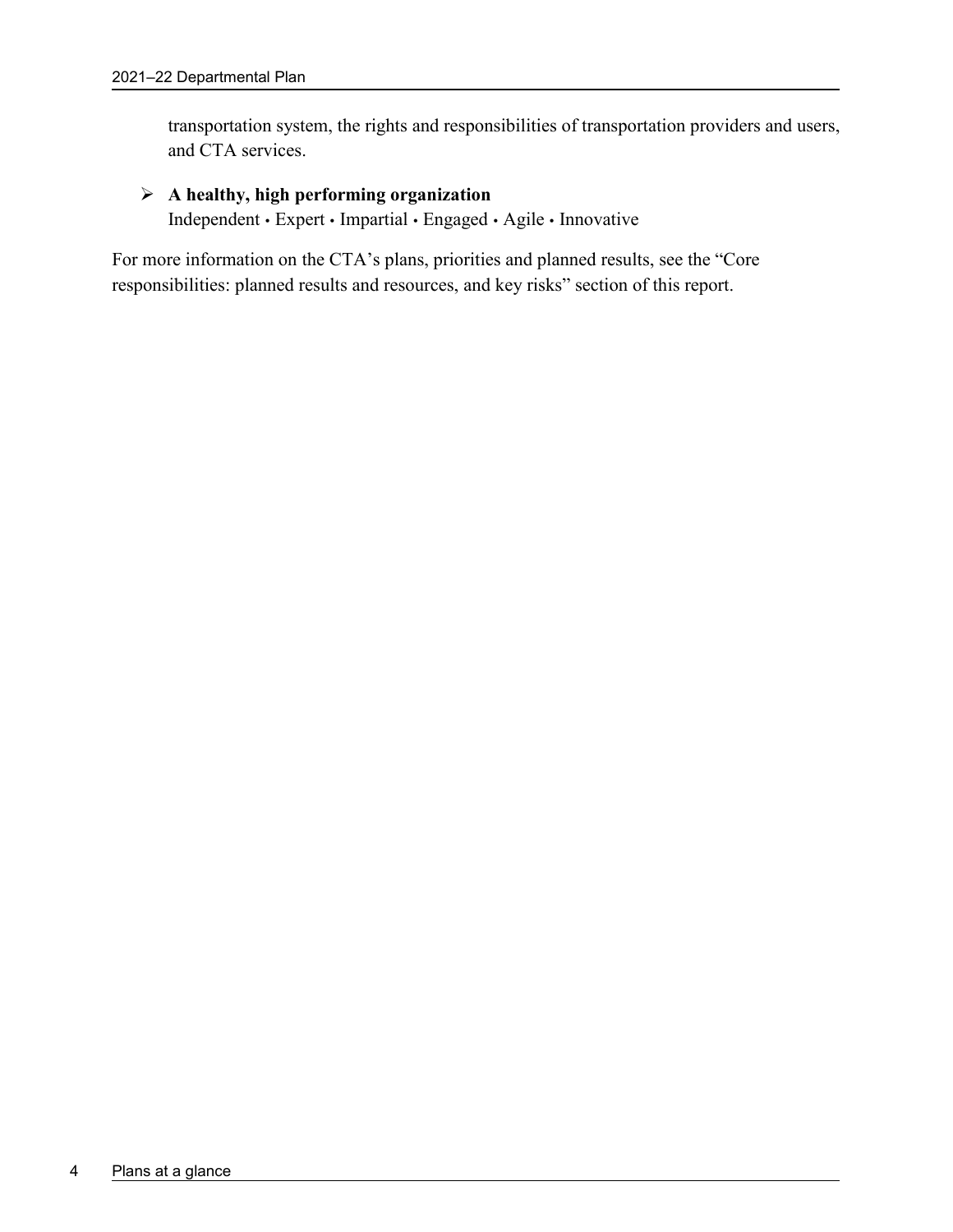# <span id="page-8-0"></span>Core responsibilities: planned results and resources, and key risks

This section contains detailed information on the department's planned results and resources for each of its core responsibilities. It also contains information on key risks related to achieving those results.

### <span id="page-8-1"></span>Independent regulatory and dispute-resolution services for transportation providers and users

#### **Description**

Set and enforce economic, accessibility, and air passenger protection rules for the national transportation system; resolve disputes between transportation service providers and users through facilitation, mediation, arbitration, and adjudication; and provide information to stakeholders and Canadians in general on the transportation system and their transportationrelated rights and responsibilities.

#### **Planning highlights**

The CTA will undertake the following activities to support its planned results:

- $\triangleright$  Continue to modernize our framework:
	- o Develop a new regulation to close the gap in the air passenger protection framework that was highlighted by the mass flight cancellations due to the COVID-19 pandemic –the Minister of Transport has provided the CTA with the authority, which it previously did not have, to make a regulation establishing a minimum obligation for all airlines to refund tickets when flights are cancelled or significantly delayed for reasons outside their control and it is not possible for passengers to complete their trips in a timely way.
	- o Continue work on the guidance renewal project, which began in 2019-20. The CTA issues a range of guidance material to help transportation providers and users understand their rights and legal responsibilities, as well as the CTA's legislation, regulations and services. The CTA launched the guidance renewal project in order to ensure that our guidance documents are as streamlined and straightforward as possible, are written in plain language, and provide accurate and up-to-date information. Guidance renewal work at the CTA will continue through 2020–2021, with a review of all existing CTA guides in our catalogue.
- $\triangleright$  Provide timely and responsive dispute resolution services. Over the last year, Canadians have filed air passenger complaints in record numbers. Between the full coming-into-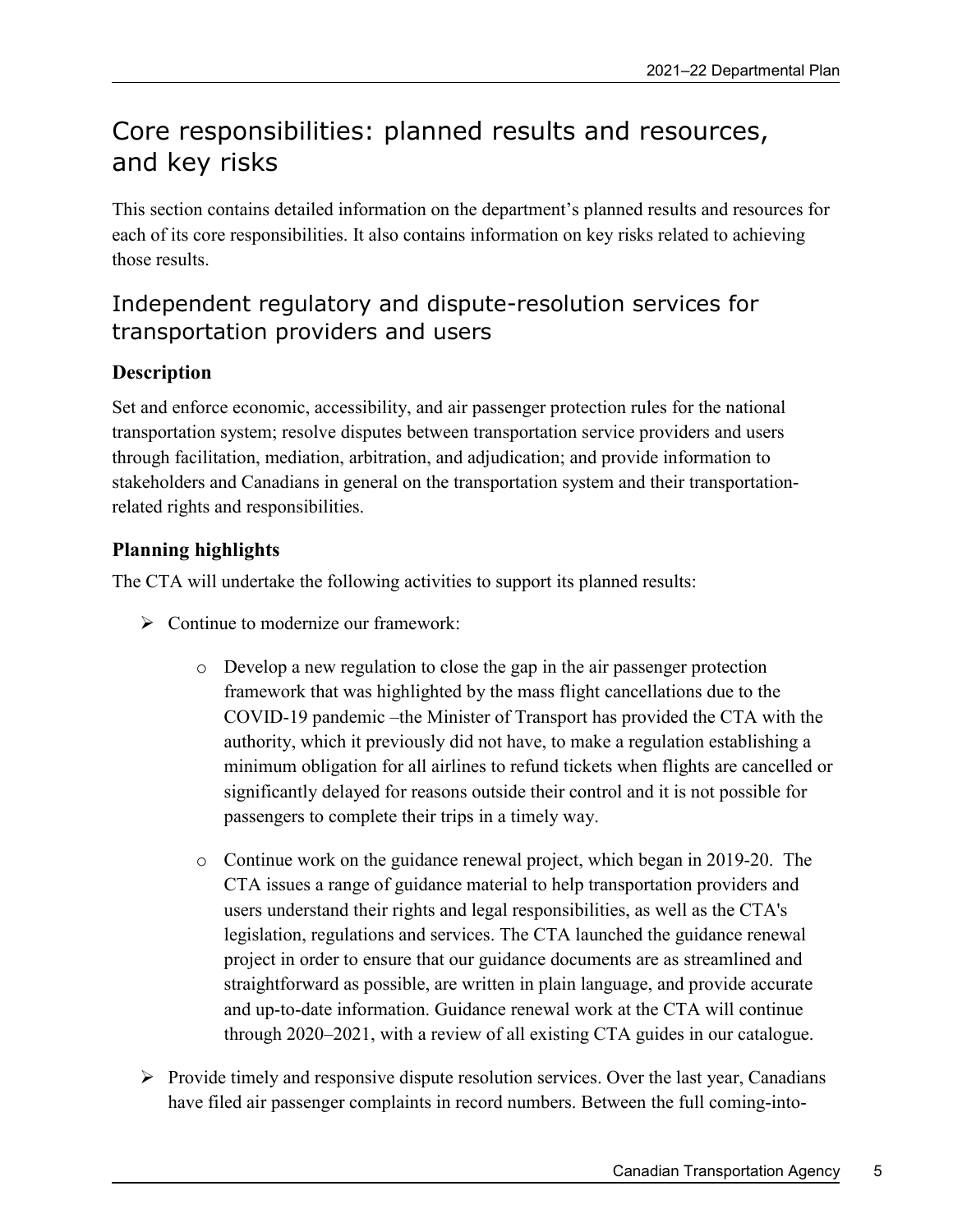force of the *Air Passenger Protection Regulations* (APPR) on December 15, 2019, and up to the start of the pandemic (mid-March), 11,000 complaints were received. By December 31st, 2020, the CTA has received an additional 12,000 complaints, bringing the total to roughly 23,000 over the past 12 months. By way of comparison, in all of 2015, only 800 total complaints were received. In part by emphasizing informal facilitation and mediation, through which 99 per cent of cases are addressed, the CTA processed over 6,000 complaints between the start of the pandemic and mid December 2020. In 2021-22, the CTA will continue to focus on processing as many complaints as possible, as quickly as possible, while ensuring fairness to all parties.

- $\triangleright$  Continue efforts to make Canada's transportation system the most accessible in the world:
	- $\circ$  Engage with members of the disability community including through the CTA's Accessibility Advisory Committee – to make sure accessibility considerations are fully taken into account as transportation operations begin to recover and rebuild from the impacts of the COVID-19 pandemic.
	- o Develop new accessible transportation guidelines for medium and small Transportation Service Providers (TSPs) that will set out what is expected of TSPs in meeting their human rights obligations to travellers with disabilities under Part V of the *Canada Transportation Act.* These guidelines will then be used in developing binding regulations, with the goal of having them in place in 2022.
	- o Examine, in partnership with the National Research Council (NRC), the use of special service request (SSR) codes with a view to improving the domestic and international air travel experience for persons with disabilities. Work will begin in early 2021.
	- o Continue to work in partnership with the NRC and Transport Canada to:
		- Assess the impact that the recently-introduced rules and protocols which are designed to ensure safety and to reduce the spread of the COVID-19 virus – have had in terms of potentially creating challenges for travellers with disabilities.
	- o Undertake in-depth research and analysis regarding the securement and stowage of mobility aids in the cargo compartment of aircraft. This work will build upon the work done by the International Working Group, which provided a report with a number of recommendations regarding the safe storage and transportation of mobility aids.
	- o Continue to implement our obligations under the *Accessible Canada Act* (ACA):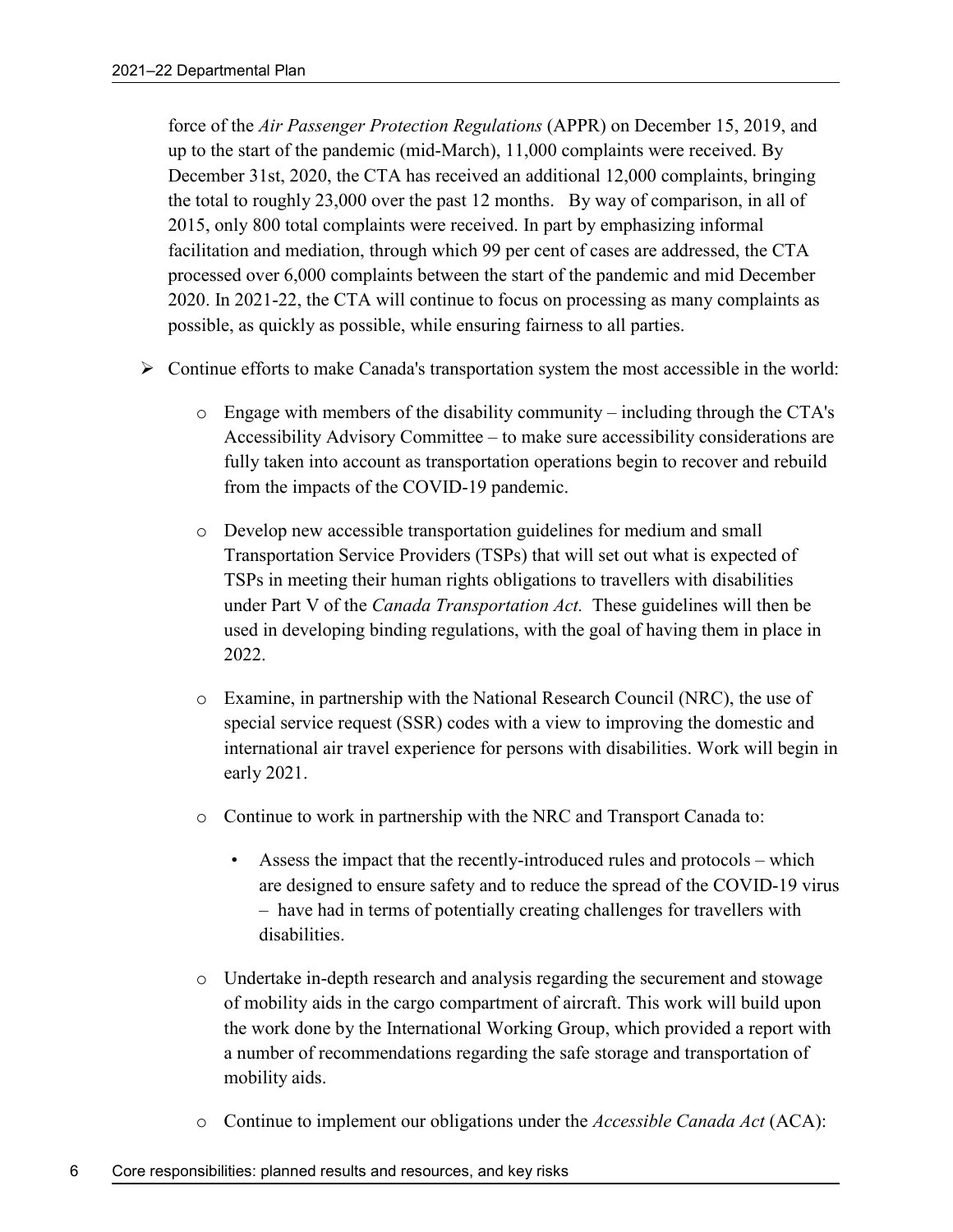- Implement new planning and reporting regulations which describe how transportation service providers will be required to develop – in consultation with the community of persons with disabilities – accessibility plans for achieving barrier-free operations, per the ACA. They will also be required to establish a feedback process on their plans and publish progress reports.
- o As a member of the Council of Federal Accessibility Agencies, continue to work to implement a "No Wrong Door" approach so that regardless of whom accessibilityrelated complaints are submitted to, they are promptly and seamlessly referred to the right agency. Also among its roles, the Council will engage stakeholders to ensure that the voices of persons with disabilities and others inform its work.
- $\triangleright$  With new legislative and regulatory changes, the CTA is required to ensure compliance monitoring and enforcement of hundreds of new legal obligations (increasing to about 520 by 2022). These obligations are enforceable by means of administrative monetary penalties (AMP), in respect of over 1,500 transportation service providers across the country. As part of this work, the CTA will continue to implement a state-of-the-art, ITbased approach to targeting finite compliance monitoring and enforcement resources on the basis of the risk and impacts of non-compliance.
- $\triangleright$  Continue efforts to inform stakeholders and the public about their transportation-related rights and responsibilities and CTA services available to them, including through its dedicated [air passenger protection website](https://rppa-appr.ca/eng)<sup>[i](#page-30-1)</sup>, which is ground-breaking in terms of userfriendliness, the [accessible transportation website](https://otc-cta.gc.ca/eng/accessible-transportation)  $\ddot{u}$ , which will significantly exceed minimum accessibility requirements, and the [rail](https://otc-cta.gc.ca/eng/railway-rail-shipper-and-community-help-line) [iii](#page-30-3) and [accessibility](https://otc-cta.gc.ca/eng/accessibility#complaints) [iv](#page-30-4) help lines.

| Governance<br><b>structures</b> | The CTA's Executive Committee has included GBA+ in the mandatory training<br>$\bullet$<br>curriculum for all staff to ensure the CTA continues to advance gender equality<br>and build policies, programs and services that respect GBA+ values.   |  |  |  |  |  |  |  |
|---------------------------------|----------------------------------------------------------------------------------------------------------------------------------------------------------------------------------------------------------------------------------------------------|--|--|--|--|--|--|--|
|                                 | Not applicable.                                                                                                                                                                                                                                    |  |  |  |  |  |  |  |
|                                 | Given that it is a small organization, the CTA currently has no resources solely<br>$\bullet$<br>dedicated to GBA+.                                                                                                                                |  |  |  |  |  |  |  |
|                                 | However, GBA+ is prioritized and where required, internal resources are<br>$\bullet$<br>assigned to conduct GBA+ analyses, mostly in the context of Workforce and<br>Workplace Services, Treasury Board Submissions and Memorandums to<br>Cabinet. |  |  |  |  |  |  |  |
|                                 | In 2021-22, GBA+ will also continue to be applied and monitored in the context<br>$\bullet$<br>of cost-benefit analyses within the Treasury Board Submissions process.                                                                             |  |  |  |  |  |  |  |
|                                 | Data related to employment equity, diversity and inclusion will continue to be<br>$\bullet$<br>collected and tracked.                                                                                                                              |  |  |  |  |  |  |  |

#### **Gender-based analysis plus**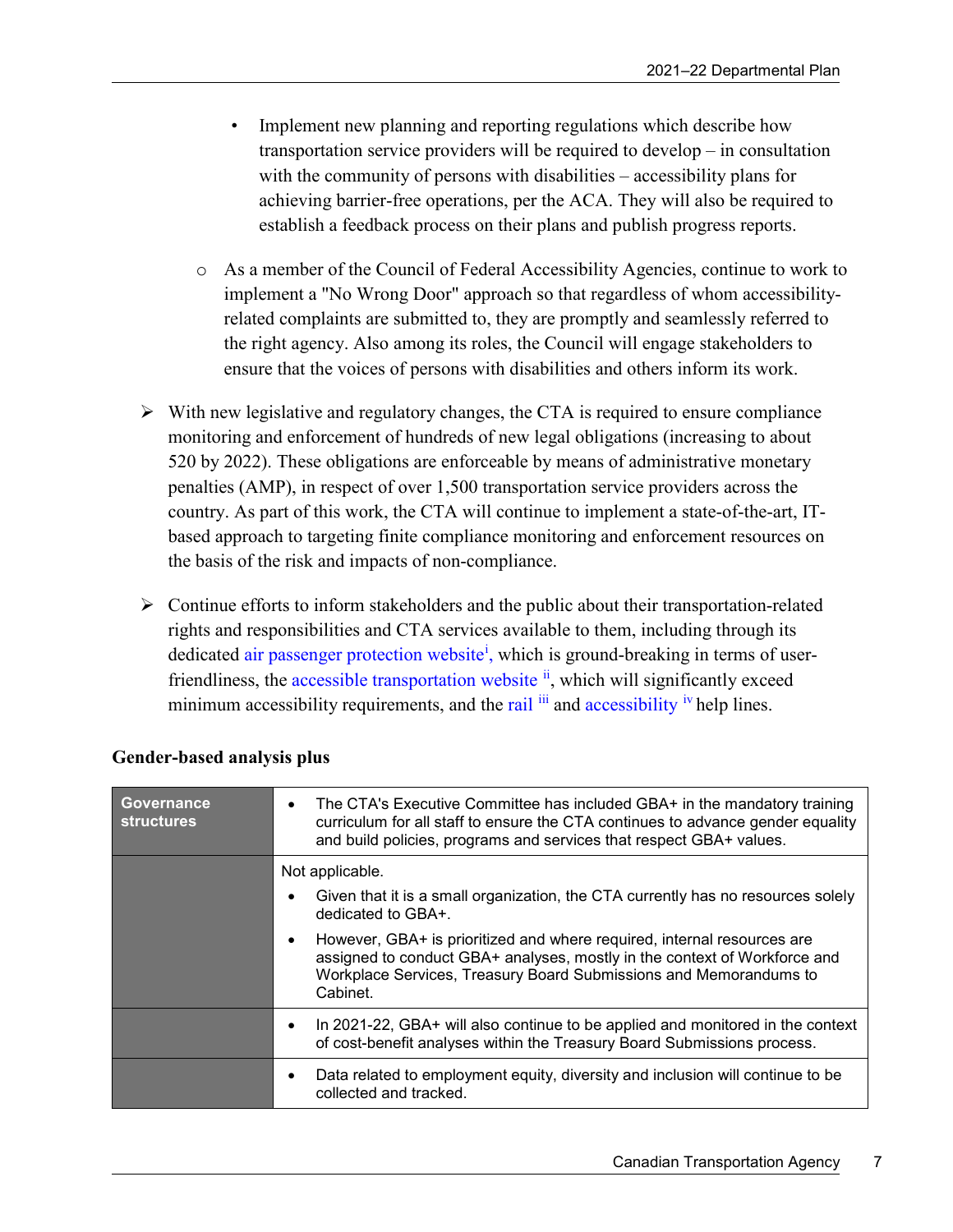#### **United Nations' 2030 Agenda for Sustainable Development and the UN Sustainable Development Goals (SDGs)**

| Name of<br>department                     | Canadian Transportation Agency (CTA)                                                                                                                                                                                                                                                                                                                                                                                                                                                                                                                                                                                                                                                                                                                                                           |
|-------------------------------------------|------------------------------------------------------------------------------------------------------------------------------------------------------------------------------------------------------------------------------------------------------------------------------------------------------------------------------------------------------------------------------------------------------------------------------------------------------------------------------------------------------------------------------------------------------------------------------------------------------------------------------------------------------------------------------------------------------------------------------------------------------------------------------------------------|
| <b>Date</b>                               | April 2021                                                                                                                                                                                                                                                                                                                                                                                                                                                                                                                                                                                                                                                                                                                                                                                     |
| <b>Context</b>                            | The CTA adheres to the principles of the Federal Sustainable Development Strategy<br>(FSDS) by complying with the Policy on Green Procurement. v<br>The Policy on Green Procurement vi supports the Government of Canada's effort to<br>promote environmental stewardship. In keeping with the objectives of the policy, the<br>CTA supports sustainable development by integrating environmental performance<br>considerations into the procurement decision-making process through the actions<br>described in the 2019 to 2022 FSDS "Greening Government" goal.                                                                                                                                                                                                                             |
| <b>Commitments</b>                        | FSDS Target 7.2: green procurement<br>The CTA will continue to take action to embed environmental considerations into<br>public procurement, in accordance with the federal Policy on Green Procurement.                                                                                                                                                                                                                                                                                                                                                                                                                                                                                                                                                                                       |
| Integrating<br>sustainable<br>development | The CTA will continue to ensure that its decision-making process includes<br>consideration of FSDS goals and targets through its Strategic Environmental<br>Assessment (SEA) process. A SEA for policy, plan or program proposals includes an<br>analysis of the impacts of the given proposal on the environment, including on FSDS<br>goals and targets.<br>The results of the CTA's assessments are made public when an initiative that has<br>undergone a detailed SEA is announced on the CTA's web site. vii The purpose of the<br>public statement is to demonstrate that the environmental effects, including the<br>impacts on achieving the FSDS goals and targets, of the approved policy, plan or<br>program have been considered during proposal development and decision-making. |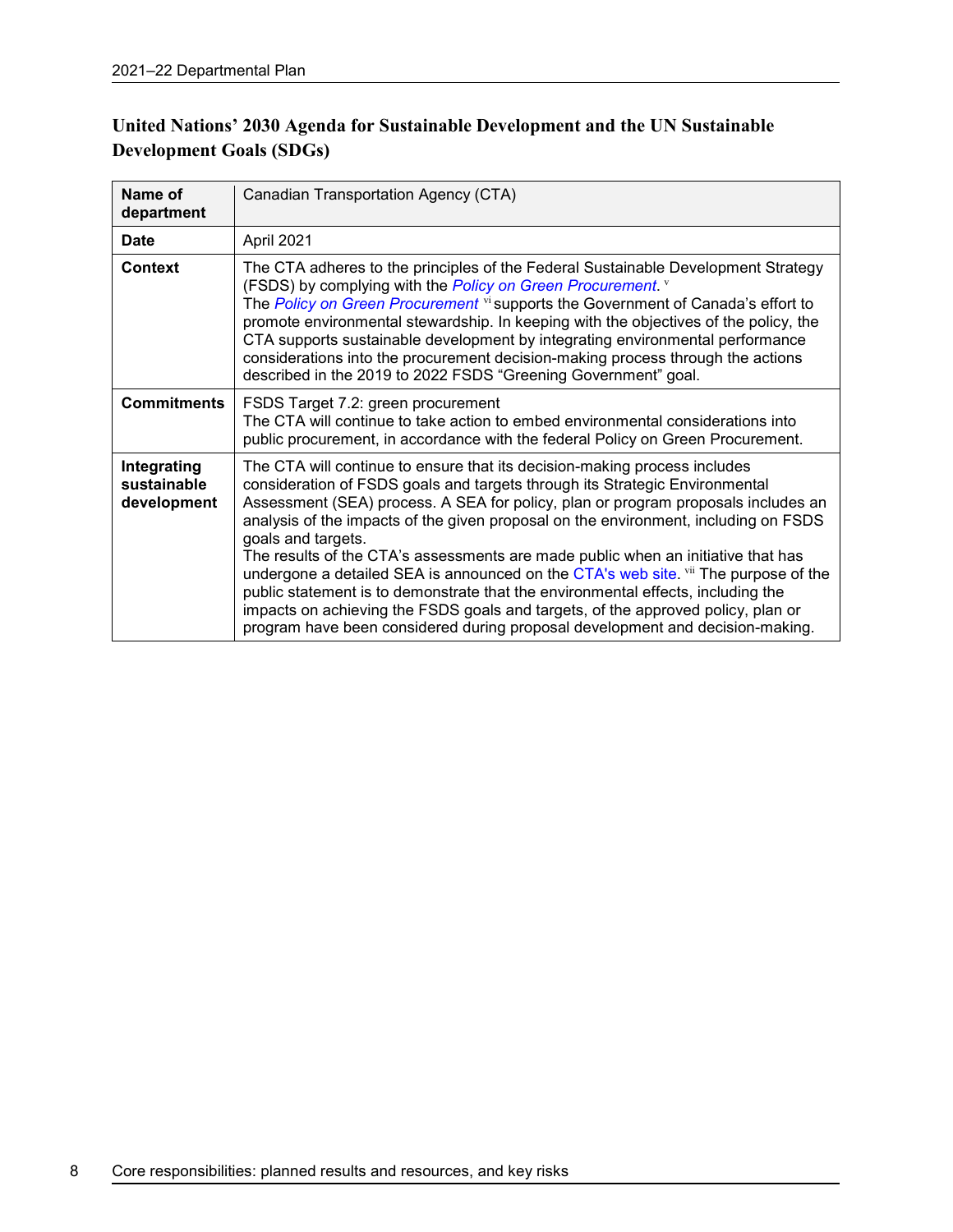| <b>FSDS target</b>                                                                                    | <b>FSDS</b><br>contributing<br>actions                                                                                                                                    | Corresponding<br>departmental<br>action(s)                                 | Contribution<br>by each<br>departmental<br>action to the<br><b>FSDS</b> goal and<br>target                                                                                                        | Starting point(s),<br>target(s) and<br>performance<br>indicator(s) for<br>departmental<br>actions                                                                                                                                                                               | Link to the<br>department's<br>Program<br>Inventory |
|-------------------------------------------------------------------------------------------------------|---------------------------------------------------------------------------------------------------------------------------------------------------------------------------|----------------------------------------------------------------------------|---------------------------------------------------------------------------------------------------------------------------------------------------------------------------------------------------|---------------------------------------------------------------------------------------------------------------------------------------------------------------------------------------------------------------------------------------------------------------------------------|-----------------------------------------------------|
|                                                                                                       | Support for<br>green<br>procurement<br>will be<br>strengthened,<br>including<br>guidance,<br>tools and<br>training for<br>public service<br>employees                     | Ensure green<br>procurement<br>practices are<br>planned and<br>implemented | CTA approach<br>to further the<br>implementation<br>of the Policy on<br>Green<br>Procurement is<br>in place                                                                                       | Number and<br>percentage of<br>managers and<br>functional heads of<br>procurement and<br>materiel whose<br>performance<br>evaluation includes<br>support and<br>contribution toward<br>green procurement,<br>in the given fiscal<br>year. [100%]<br>Number and<br>percentage of | All Programs                                        |
| Actions<br>supporting the<br>Greening<br>Government goal<br>and the Policy on<br>Green<br>Procurement |                                                                                                                                                                           |                                                                            |                                                                                                                                                                                                   | specialists in<br>procurement and/or<br>material management<br>who have completed<br>the Canada School of<br><b>Public Service</b><br>Procurement course<br>or equivalent, in the<br>given fiscal year.<br>$[100\%]$                                                            |                                                     |
|                                                                                                       | Departments<br>will use<br>environmental<br>criteria to<br>reduce the<br>environmental<br>impact and<br>ensure best<br>value in<br>government<br>procurement<br>decisions |                                                                            | Continue to<br>implement a<br>paperless<br>strategy<br>Limit available<br>paper type to<br>recycled paper<br>only at the CTA.<br>Continue to use<br>e-documents in<br>lieu of paper<br>documents. | Type of paper used<br>by the CTA [100%<br>recycled paper]<br>Number and<br>percentage of staff<br>that have access to<br>the Greening<br><b>Government</b><br>Strategy <sup>viii</sup> [100%]                                                                                   | Internal<br><b>Services</b><br>All Programs         |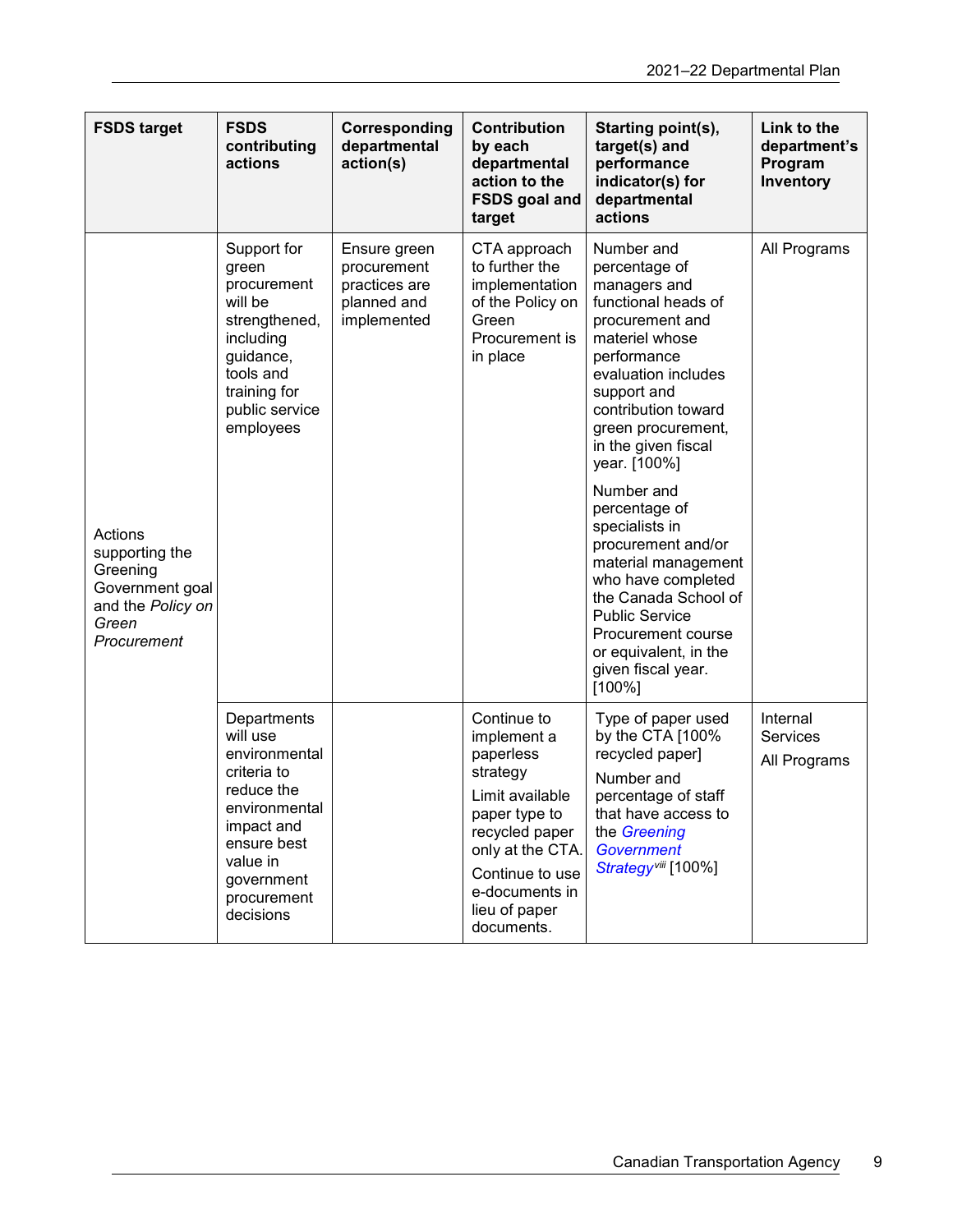#### **Experimentation**

The CTA will continue to experiment with innovative approaches to the way it connects with Canadians and conducts its activities, for example:

- Accessibility: The CTA has adopted and will continue to develop/refine extensive measures to improve accessibility in outreach and communication activities, namely:
	- o Use of American Sign Language (ASL), Quebec Sign Language (QSL) simultaneous interpretation in stakeholder meetings;
	- o Development of alternative text (alt-text) for images on our social media platforms;
	- o Use of simplified and accessible complaint forms;
	- o Read-aloud functionality on our website and Communications products;
	- o Use of MathML to make economic information more accessible;
	- o PDF accessibility;
	- $\circ$  Ensuring our website is AA+ or higher Web Content Accessibility Guidelines (WCAG) compliant.
- Public Engagement and Consultation: The CTA engages and consults with Canadians using a variety of innovative approaches, such as online questionnaires, written submissions, and videoconference consultation for those unable to attend in-person sessions, and/or because of public health restrictions on gatherings due to the COVID-19 pandemic. Through these activities, the CTA gains a greater understanding of the perspectives of a wide range of citizens, stakeholders and experts and is better positioned to develop more informed and effective policies and programs.
- Videoconference Hearings: When there's a decision to hold hearings as part of a dispute adjudication or regulatory determination process, the CTA uses videoconference tools.
- Compliance and Enforcement: The CTA engages in numerous innovative approaches in support of its compliance monitoring and enforcement modernization program (e.g., pattern and trend analysis, risk assessment tool, data analytics), to maximize proactive compliance by regulated entities. These reflect lessons learned and shifts in approach within the CTA, technological advances, and the evolution of best practices, including the policy work of the OECD in the area of regulatory enforcement and inspections.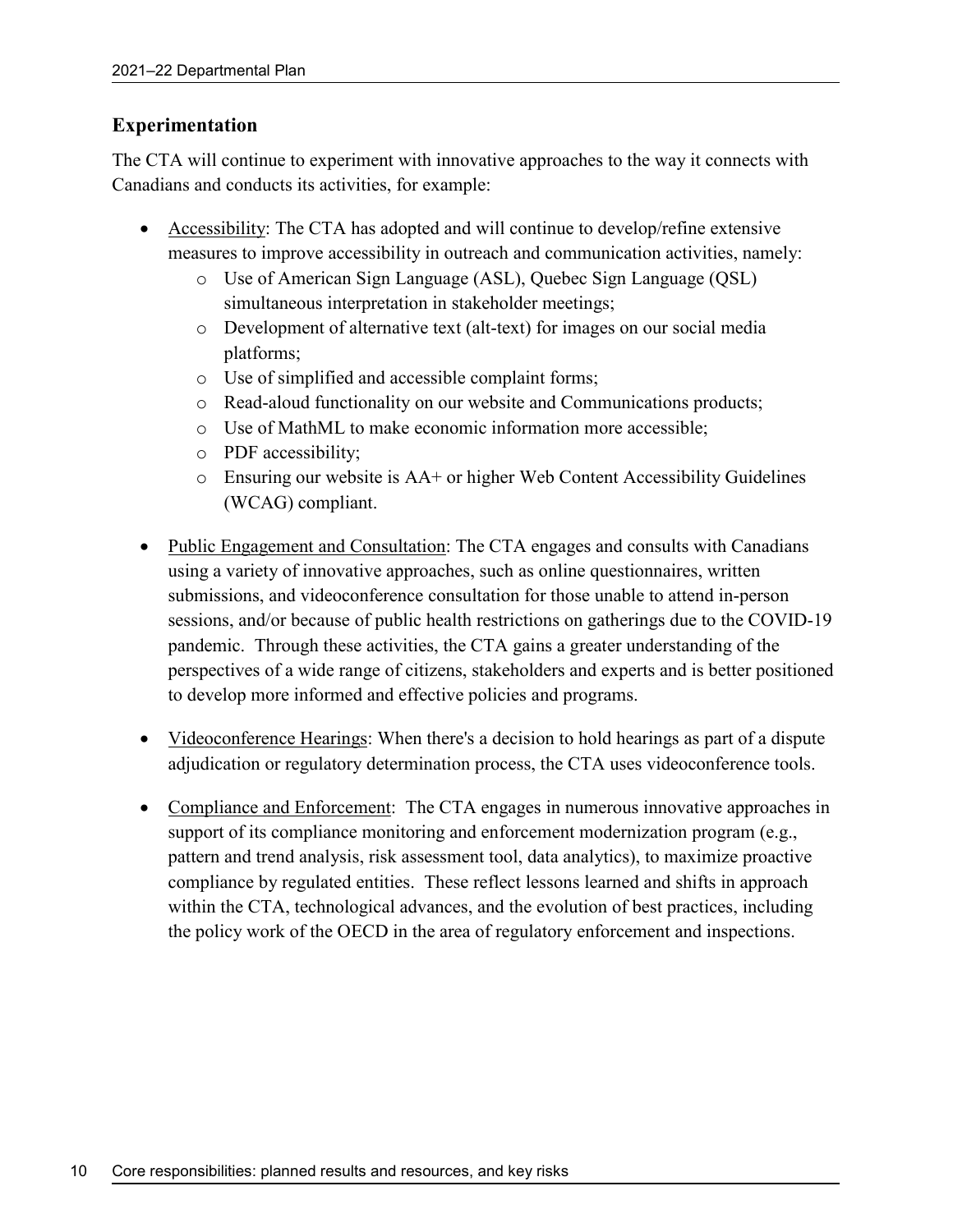### **Key risk(s)**

| <b>Risks</b>                                                                                                                                                                                                                                                                                                                                                                                                                                                                                                                      | <b>Risk Response Strategy</b>                                                                                                                                                                                                                                                                                                                                                    | <b>Links to</b><br><b>Department's</b><br><b>Programs</b>                                                                    | <b>Link to Departmental</b><br><b>Results</b>                                                                                                                                            |
|-----------------------------------------------------------------------------------------------------------------------------------------------------------------------------------------------------------------------------------------------------------------------------------------------------------------------------------------------------------------------------------------------------------------------------------------------------------------------------------------------------------------------------------|----------------------------------------------------------------------------------------------------------------------------------------------------------------------------------------------------------------------------------------------------------------------------------------------------------------------------------------------------------------------------------|------------------------------------------------------------------------------------------------------------------------------|------------------------------------------------------------------------------------------------------------------------------------------------------------------------------------------|
| Over-extended resources as a<br>result of increases in CTA<br>mandates and workload<br>Description:<br>Insufficient resources to<br>maintain core business functions<br>with ongoing operational<br>pressures, resolving the<br>unprecedented complaint<br>volumes received between<br>December 2019 and through<br>2020 – resulting in a significant<br>backlog, while absorbing new<br>mandates resulting from<br>legislative amendments,<br>increasing demand from users,<br>and government-wide<br>transformation initiatives | The CTA:<br>Will continue to streamline<br>business processes and<br>procedures<br>Will continue to assess its<br>$\bullet$<br>financial situation to identify<br>resource needs                                                                                                                                                                                                 | Analysis and<br>Outreach<br><b>Dispute Resolution</b><br>Determinations<br>and Compliance<br><b>Internal Services</b>        | An efficient,<br>competitive national<br>transportation system<br>Accessible<br>transportation services<br>for persons with<br>disabilities<br>Consumer protection<br>for air travellers |
| Insufficient public and<br>stakeholder awareness<br>Description:<br>Transportation service providers,<br>travellers and shippers are<br>sometimes insufficiently aware<br>of their rights and<br>responsibilities, and the services<br>available to them through the<br><b>CTA</b>                                                                                                                                                                                                                                                | The CTA:<br>Will continue outreach and<br>$\bullet$<br>awareness activities with<br>stakeholders and the public<br>regarding their rights and<br>responsibilities, as well as<br>the recourse available to<br>them through the CTA<br>Will effectively implement<br>$\bullet$<br>its programs, raising<br>awareness and compliance<br>among transportation<br>service providers. | Analysis and<br>Outreach<br><b>Dispute Resolution</b><br>Determinations<br>and Compliance                                    | An efficient,<br>competitive national<br>transportation system<br>Accessible<br>transportation services<br>for persons with<br>disabilities<br>Consumer protection<br>for air travellers |
| Out-of-date guidance material<br>Description:<br>The suite of proponent guidance<br>material published by the CTA<br>requires updates to help<br>transportation providers and<br>users understand their rights<br>and legal responsibilities.                                                                                                                                                                                                                                                                                     | The CTA will continue to review<br>and update all its guidance<br>material as part of its guidance<br>renewal project.                                                                                                                                                                                                                                                           | Analysis and<br>Outreach<br><b>Dispute Resolution</b><br><b>Determinations</b><br>and Compliance<br><b>Internal Services</b> | An efficient,<br>competitive national<br>transportation system<br>Accessible<br>transportation services<br>for persons with<br>disabilities<br>Consumer protection<br>for air travellers |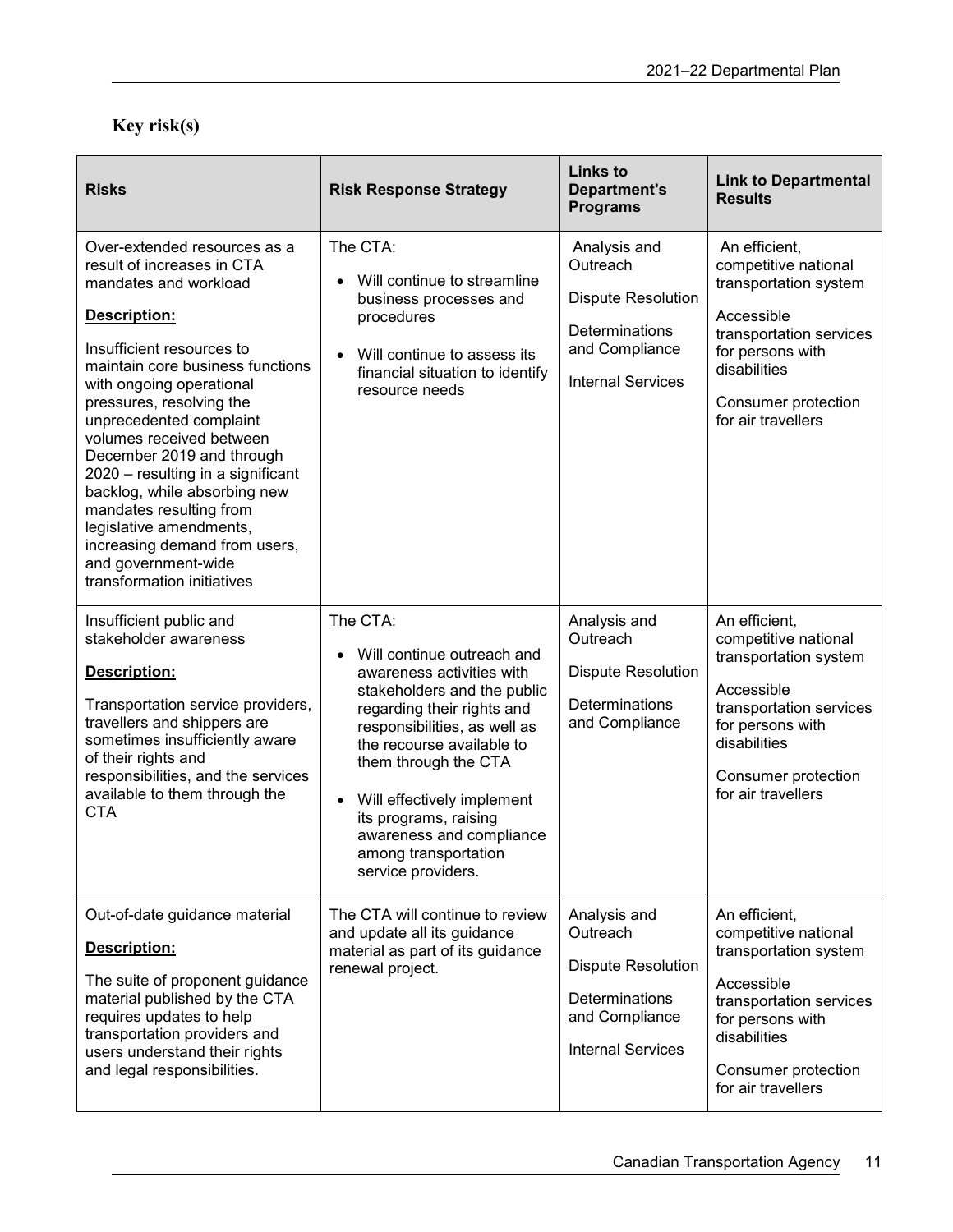Planned results for Independent regulatory and dispute-resolution services for transportation providers and users.

| <b>Departmental</b><br>result                                                | <b>Departmental result</b><br><b>indicator</b>                                                                                                                                          | <b>Target</b>                               | <b>Date to</b><br>achieve<br>target | $2017 - 18$<br>actual<br>result | $2018 - 19$<br>actual<br><b>result</b> | 2019-20 actual<br>result |
|------------------------------------------------------------------------------|-----------------------------------------------------------------------------------------------------------------------------------------------------------------------------------------|---------------------------------------------|-------------------------------------|---------------------------------|----------------------------------------|--------------------------|
| An efficient,<br>competitive<br>national<br>transportation<br>system         | <b>Transportation Fluidity</b><br>Index                                                                                                                                                 | Obtain<br>baseline<br>information<br>(2021) | <b>TBD</b>                          | Not<br>available                | <b>Not</b><br>available                | Not available            |
|                                                                              | Percentage of<br>regulatory authorities<br>issued, and disputes<br>and contested<br>determination cases<br>resolved within service<br>standards                                         | 85%                                         | March<br>2021                       | 90%                             | 90%                                    | 93%                      |
|                                                                              | Percentage of<br>transportation service<br>providers that comply<br>with legislative and<br>regulatory requirements                                                                     | 80%                                         | March<br>2021                       | <b>Not</b><br>available         | 61%                                    | 80%                      |
| Accessible<br>transportation<br>services for<br>persons with<br>disabilities | Percentage of air, rail,<br>marine carriers and<br>facility operators<br>complying with<br>accessibility related<br>legislative and<br>regulatory requirements<br>and codes of practice | 80%                                         | March<br>2021                       | <b>Not</b><br>available         | 74%                                    | 69%                      |
|                                                                              | Percentage of<br>accessibility disputes<br>resolved within service<br>standards                                                                                                         | 80%                                         | March<br>2021                       | 62%                             | 79%                                    | 84%                      |
| Consumer<br>protection for<br>air travellers                                 | Percentage of air<br>carriers complying with<br>consumer protection<br>legislative and<br>regulatory requirements                                                                       | Obtain<br>baseline<br>information<br>(2021) | <b>TBD</b>                          | <b>Not</b><br>available         | <b>Not</b><br>available                | Not available            |
|                                                                              | Percentage of air<br>consumer protection<br>disputes resolved within<br>service standards                                                                                               | 85%                                         | March<br>2021                       | <b>Not</b><br>available         | 29%                                    | 50%                      |

In this report, any reference to "obtain baseline information" in the target column refers to performance indicators that are being developed for future implementation. Results collected in 2020–21 will be used to establish performance targets for future years.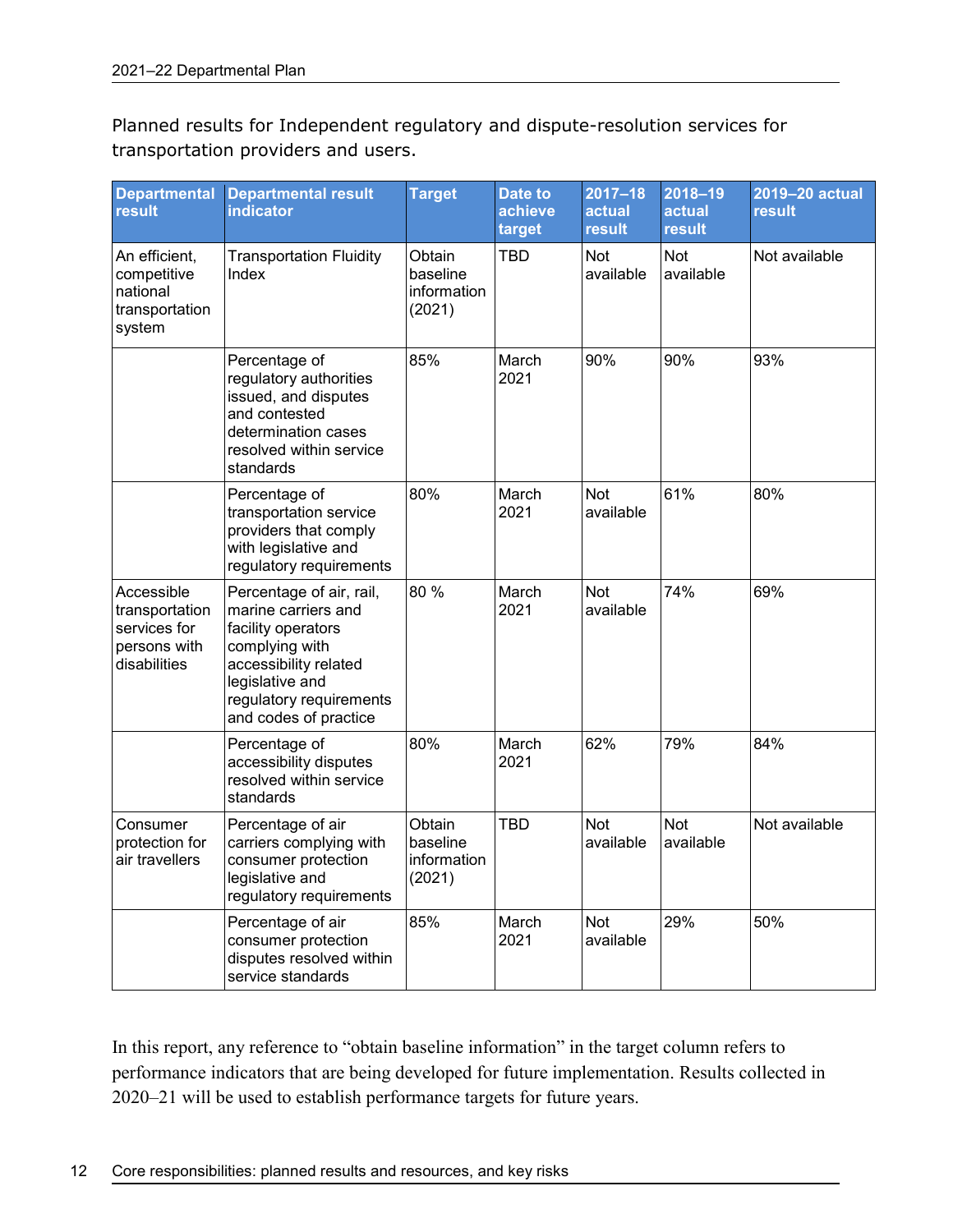Financial, human resources and performance information for the CTA's program inventory is available in the GC [InfoBase.](https://www.tbs-sct.gc.ca/ems-sgd/edb-bdd/index-eng.html)<sup>[ix](#page-30-9)</sup>

Planned budgetary financial resources for Independent regulatory and disputeresolution services for transportation providers and users

| 2021-22 budgetary<br>spending (as indicated<br>in Main Estimates) | $ 2021 - 22 $<br>planned spending | $ 2022 - 223 $<br>planned spending | $2023 - 24$<br>planned spending |
|-------------------------------------------------------------------|-----------------------------------|------------------------------------|---------------------------------|
| 23,524,771                                                        | 23,524,771                        | 21,755,639                         | 21,755,639                      |

Financial, human resources and performance information for the CTA's program inventory is available in the GC [InfoBase.](https://www.tbs-sct.gc.ca/ems-sgd/edb-bdd/index-eng.html)<sup>[x](#page-30-10)</sup>

Planned human resources for Independent regulatory and dispute-resolution services for transportation providers and users

| 2021-22                       | $2022 - 23$                   | $ 2023 - 24 $                 |
|-------------------------------|-------------------------------|-------------------------------|
| planned full-time equivalents | planned full-time equivalents | planned full-time equivalents |
| 194                           | 187                           | 186                           |

Financial, human resources and performance information for the CTA's's program inventory is available in the GC [InfoBase.](https://www.tbs-sct.gc.ca/ems-sgd/edb-bdd/index-eng.html)<sup>[xi](#page-30-11)</sup>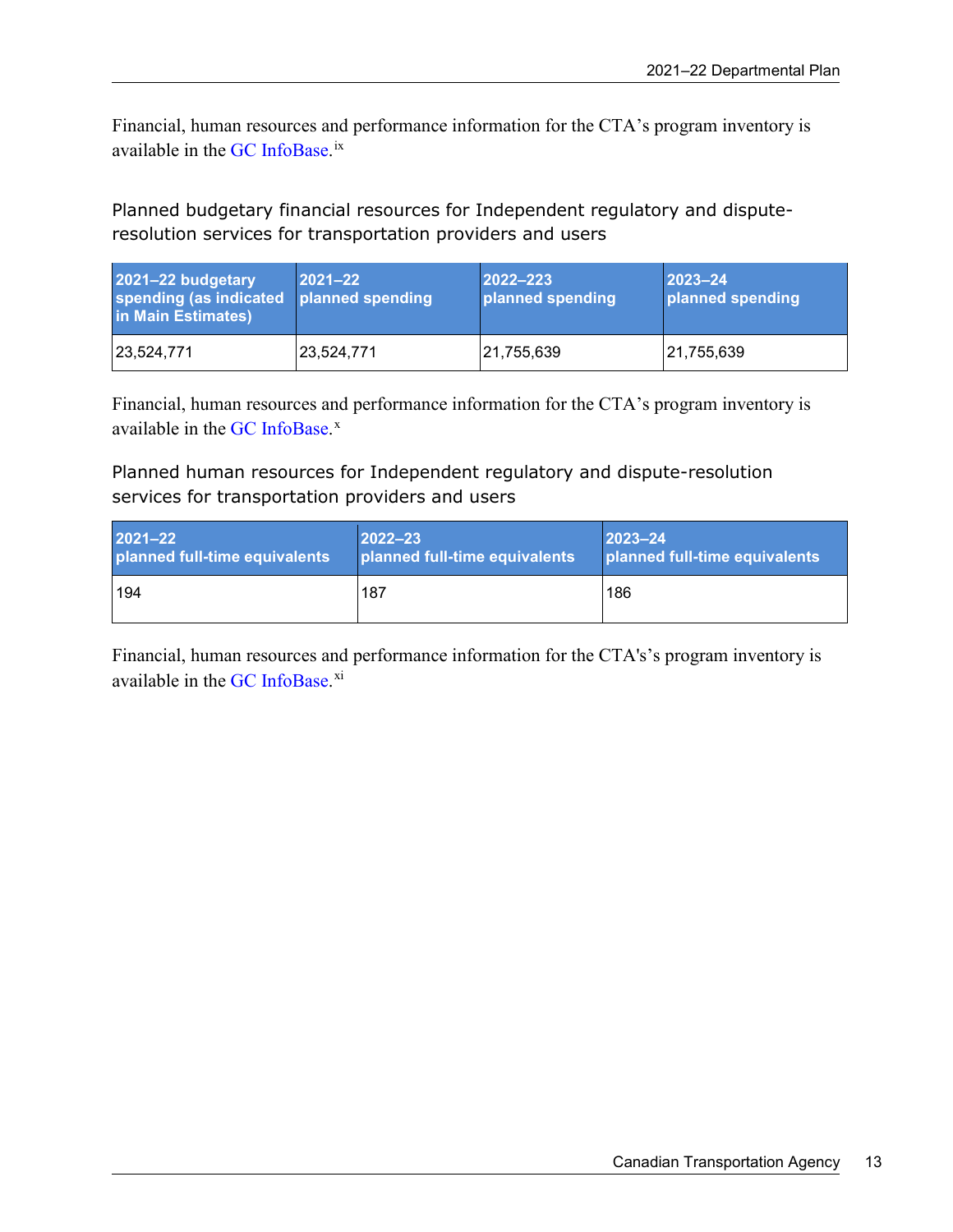# <span id="page-17-0"></span>Internal Services: planned results

### Description

Internal Services are those groups of related activities and resources that the federal government considers to be services in support of Programs and/or required to meet corporate obligations of an organization. Internal Services refers to the activities and resources of the 10 distinct services that support Program delivery in the organization, regardless of the Internal Services delivery model in a department. These services are:

- $\triangleright$  Management and Oversight Services
- $\triangleright$  Communications Services
- $\triangleright$  Legal Services
- Human Resources Management Services
- $\triangleright$  Financial Management Services
- $\triangleright$  Information Management Services
- $\triangleright$  Information Technology Services
- ▶ Real Property Management Services
- > Materiel Management Services
- $\triangleright$  Acquisition Management Services

#### Planned budgetary financial resources for Internal Services

| 2021-22 budgetary<br>spending (as indicated planned spending<br>in Main Estimates) | $ 2021 - 22 $ | $2022 - 23$<br>planned spending | $ 2023 - 24 $<br>planned spending |
|------------------------------------------------------------------------------------|---------------|---------------------------------|-----------------------------------|
| 7,505,119                                                                          | 9,891,939     | 9,148,036                       | 9,148,036                         |

#### Planned human resources for Internal Services

| 2021-22                       | $2022 - 23$                   | $ 2023 - 24$                  |
|-------------------------------|-------------------------------|-------------------------------|
| planned full-time equivalents | planned full-time equivalents | planned full-time equivalents |
| <b>58</b>                     | 54                            | 52                            |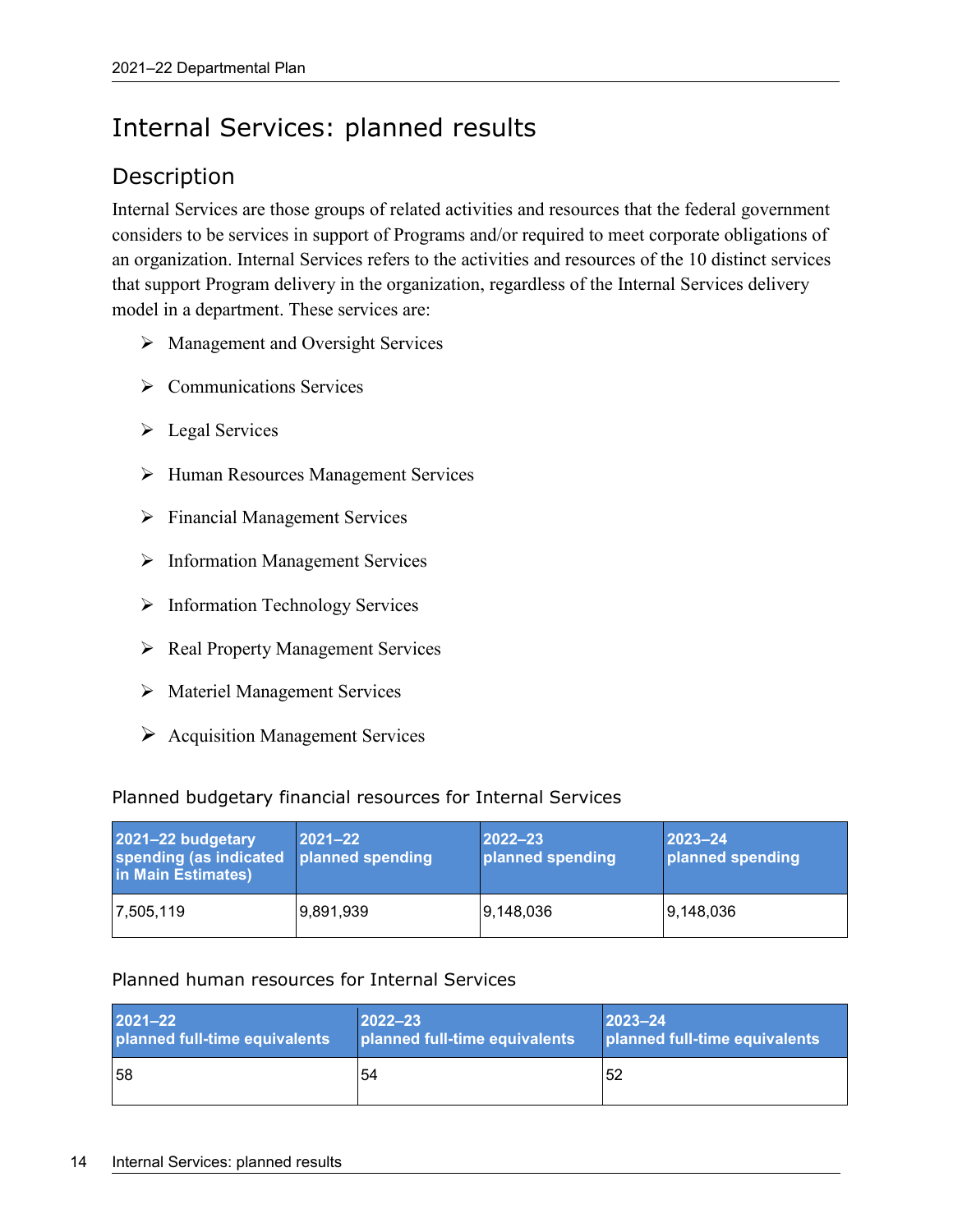# <span id="page-18-0"></span>Spending and human resources

This section provides an overview of the department's planned spending and human resources for the next three consecutive fiscal years and compares planned spending for the upcoming year with the current and previous years' actual spending.

### <span id="page-18-1"></span>Planned spending

The departmental spending trend graph presents trends in the CTA's planned and actual spending over time. The data representing actual spending (2018–19 to 2019–20), forecast spending (2020-21) and planned spending (2021–22 to 2023–24), is broken down between Statutory and Voted Expenditures.

Analysis of the variances in actual spending, forecast spending and planned spending is provided in the budgetary planning summary for the core responsibility and internal services section.

#### **Departmental spending 2018–19 to 2023–24**

The following graph presents planned (voted and statutory) spending over time.

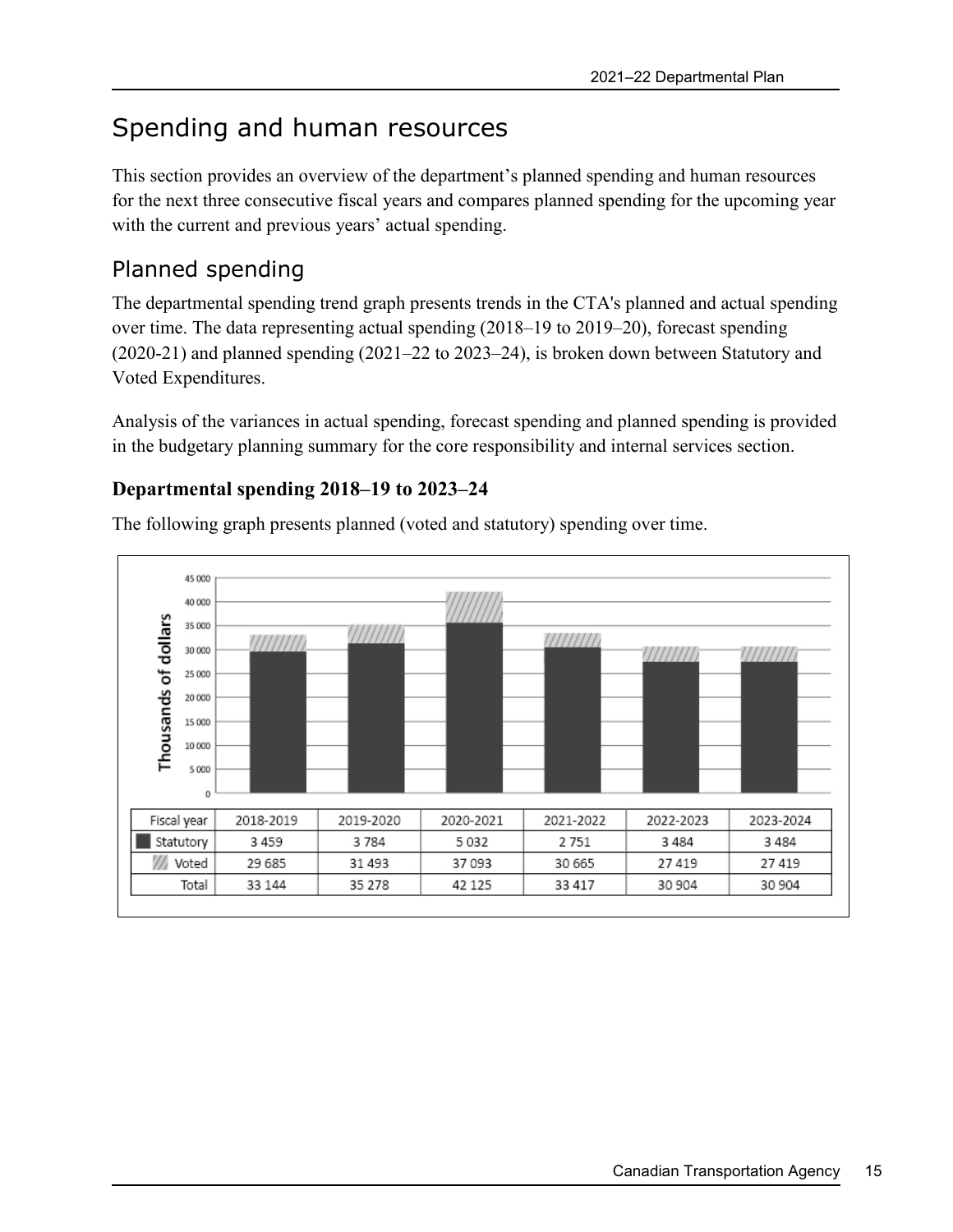Budgetary planning summary for core responsibilities and Internal Services (dollars)

The following table shows actual, forecast and planned spending for the CTA's core responsibility and for internal services for the years relevant to the current planning year.

| Core<br>responsibilities<br>and Internal<br><b>Services</b>                                                     | $2018 - 19$<br>expenditures | $2019 - 20$<br>expenditures | $2020 - 21$<br>forecast<br>spending | $2021 - 22$<br>budgetary<br>spending (as<br>indicated in<br><b>Main</b><br><b>Estimates)</b> | $2021 - 22$<br>planned<br>spending | 2022-23<br>planned<br>spending | 2023-24<br>planned<br>spending |
|-----------------------------------------------------------------------------------------------------------------|-----------------------------|-----------------------------|-------------------------------------|----------------------------------------------------------------------------------------------|------------------------------------|--------------------------------|--------------------------------|
| Independent<br>regulatory and<br>dispute-resolution<br>services for<br>transportation<br>providers and<br>users | 23,846,783                  | 26,431,544                  | 30,505,137                          | 23,524,771                                                                                   | 23,524,771                         | 21,755,639                     | 21,755,639                     |
| <b>Subtotal</b>                                                                                                 | 23,846,783                  | 26,431,544                  | 30,505,137                          | 23,524,771                                                                                   | 23,524,771                         | 21,755,639                     | 21,755,639                     |
| <b>Internal Services</b>                                                                                        | 9,297,407                   | 8,846,242                   | 11,619,979                          | 7,505,119                                                                                    | 9,891,939                          | 9.148,036                      | 9,148,036                      |
| <b>Total</b>                                                                                                    | 33, 144, 190                | 35,277,786                  | 42,125,116                          | 31,029,890                                                                                   | 33,416,710                         | 30,903,675                     | 30,903,675                     |

The variances observed are explained as follows:

- $\triangleright$  For fiscal year 2020-21, the forecast spending represents the planned budgetary and statutory expenditures as presented in the Estimates documents (Main Estimates and Supplementary Estimates) as well as amounts approved by the Treasury Board as at December 16, 2020. In comparison to the actual expenditures in the previous year, there is an increase of approximately \$6.8 million. This increase is primarily attributable to the temporary funding received in order to respond to a higher number of service and accessibility related complaints, the estimated funding to be used in 2020-21 for the costs related to the Government of Canada Workplace 2.0 Fit-up Standards project and an increase to the funding received as part of the Accessible Canada Initiative.
- For fiscal year 2021-22, the planned spending reflects a decrease of approximately \$8.7 million in comparison to the previous year forecast spending. This decrease is primarily attributable to the decrease in temporary funds received in 2020-21 in order to respond to a higher number of service and accessibility related complaints. The planned spending also reflects the sunsetting of funds received to support the CTA Modernization.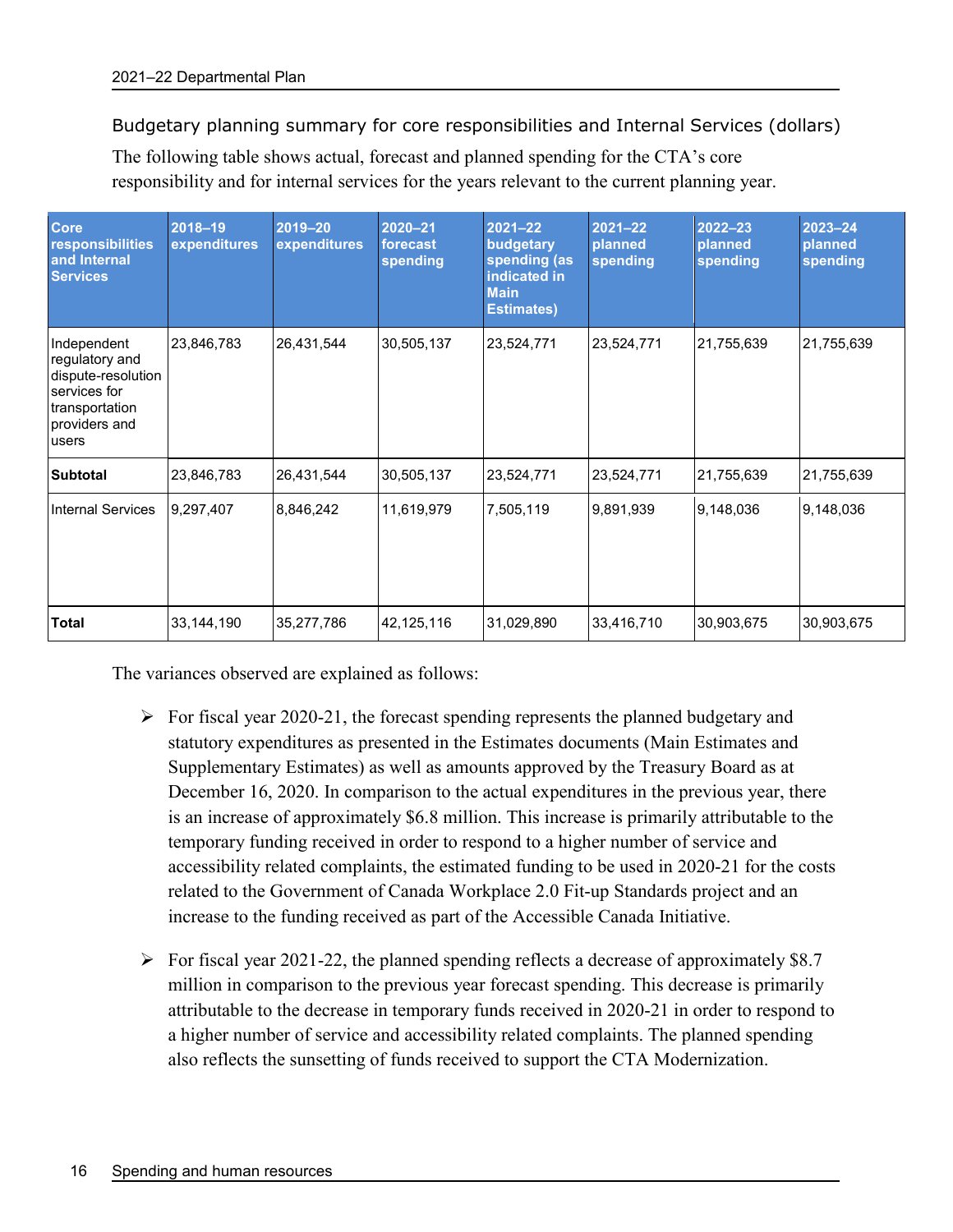- $\triangleright$  The variance between the 2021-22 planned spending and budgetary spending relates to the estimated funding to be used that year for the Government of Canada Workplace 2.0 Fit-up Standards project. This amount is expected to be reprofiled to 2021-22.
- $\triangleright$  For the period 2022-23 to 2023-24, the planned spending reflects approved funding by the Treasury Board to support the CTA's strategic outcome and programs. These planned expenditures in 2022-23 are lower than in previous years due to the reduction of available authorities to pay for the Government of Canada Workplace 2.0 Fit-up Standards project and the sunsetting of funds received as part of the Accessible Canada initiative.

### <span id="page-20-0"></span>Planned human resources

The following table shows actual, forecast and planned full-time equivalents (FTEs) for each core responsibility in CTA's departmental results framework and to Internal Services for the years relevant to the current planning year.

| <b>Core</b><br>responsibilities and<br><b>Internal Services</b>                                              | $2018 - 19$<br>actual<br>full-time<br>equivalents | 2019-20<br>actual<br>full-time<br>equivalents | $2020 - 21$<br>forecast<br>full-time<br>equivalents | $2021 - 22$<br>planned<br>full-time<br>equivalents | $2022 - 23$<br>planned<br>full-time<br>equivalents | $2023 - 24$<br>planned<br>full-time<br>equivalents |
|--------------------------------------------------------------------------------------------------------------|---------------------------------------------------|-----------------------------------------------|-----------------------------------------------------|----------------------------------------------------|----------------------------------------------------|----------------------------------------------------|
| Independent<br>regulatory and<br>dispute-resolution<br>services for<br>transportation<br>providers and users | 198                                               | 223                                           | 253                                                 | 194                                                | 187                                                | 186                                                |
| <b>Subtotal</b>                                                                                              | 198                                               | 223                                           | 253                                                 | 194                                                | 187                                                | 186                                                |
| <b>Internal Services</b>                                                                                     | 60                                                | 63                                            | 67                                                  | 58                                                 | 54                                                 | 52                                                 |
| <b>Total</b>                                                                                                 | 258                                               | 286                                           | 320                                                 | 252                                                | 241                                                | 238                                                |

Human resources planning summary for core responsibilities and Internal Services

The planned full-time equivalents are expected to decrease over the next couple of years in correspondence with the decrease in funds provided to respond to a higher number of service and accessibility related complaints, to support the CTA Modernization Initiative and the Accessible Canada Initiative.

### <span id="page-20-1"></span>Estimates by vote

Information on the CTA's organizational appropriations is available in the [2021–22 Main](http://www.tbs-sct.gc.ca/hgw-cgf/finances/pgs-pdg/gepme-pdgbpd/index-eng.asp)  [Estimates](http://www.tbs-sct.gc.ca/hgw-cgf/finances/pgs-pdg/gepme-pdgbpd/index-eng.asp)[.](http://www.tpsgc-pwgsc.gc.ca/recgen/cpc-pac/index-eng.html)<sup>[xii](#page-30-12)</sup>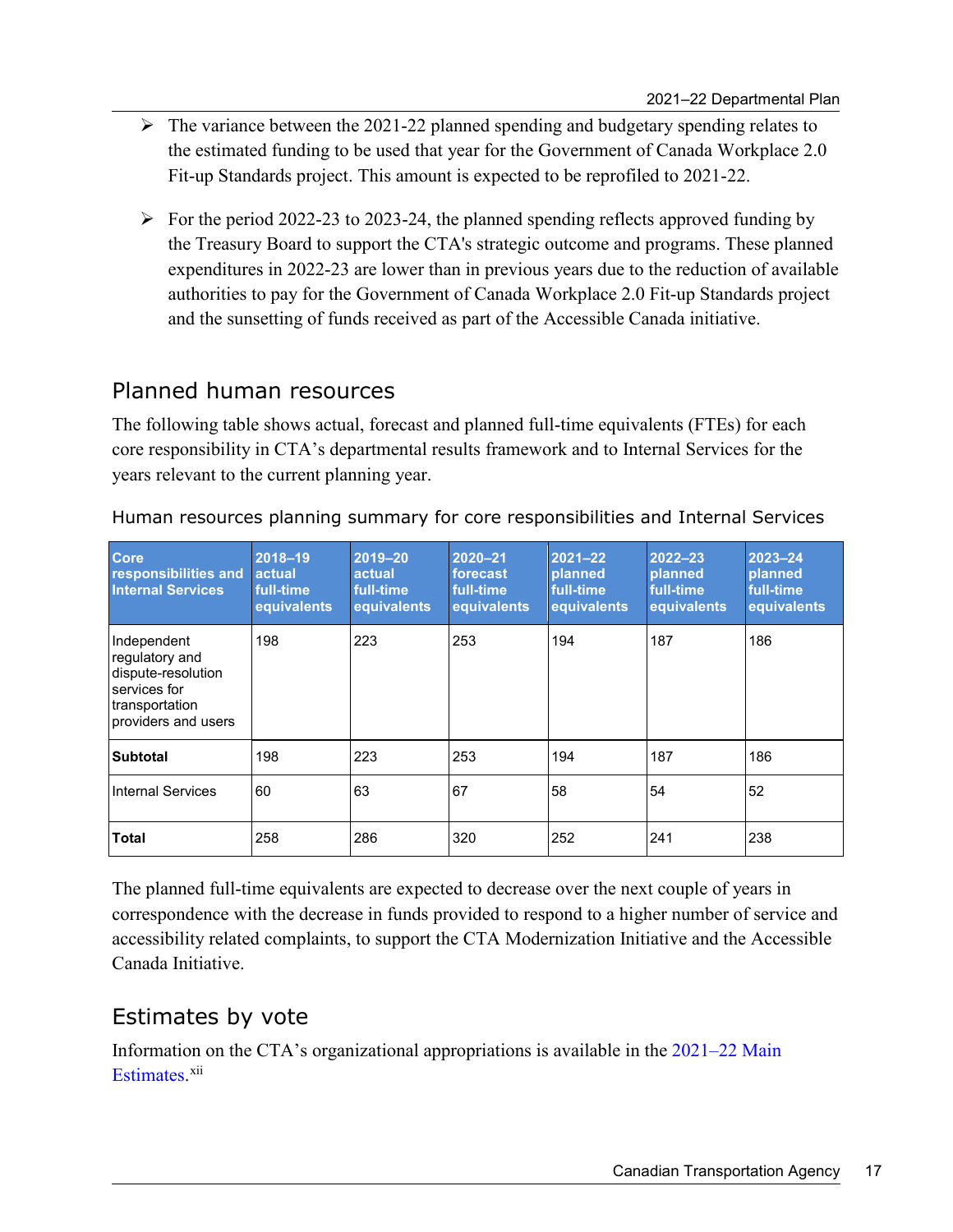### <span id="page-21-0"></span>Future-oriented Condensed statement of operations

The future-oriented condensed statement of operations provides an overview of the CTA's operations for 2020–21 to 2021–22.

The amounts for forecast and planned results in this statement of operations were prepared on an accrual basis. The amounts for forecast and planned spending presented in other sections of the Departmental Plan were prepared on an expenditure basis. Amounts may therefore differ.

A more detailed future-oriented statement of operations and associated notes, including a reconciliation of the net cost of operations to the requested authorities, are available on the [CTA's website.](https://www.otc-cta.gc.ca/eng/splashify-splash) [xiii](#page-30-13)

Future-oriented Condensed statement of operations for the year ending March 31, 2022 (dollars)

| <b>Financial information</b>                                         | 2020-21 forecast<br><b>results</b> | 2021-22 planned<br><b>results</b> | <b>Difference</b><br>(2021-22 planned<br>results minus<br>2020-21 forecast<br>results) |
|----------------------------------------------------------------------|------------------------------------|-----------------------------------|----------------------------------------------------------------------------------------|
| Total expenses                                                       | 47,070,931                         | 38,718,780                        | (8,352,151)                                                                            |
| <b>Total revenues</b>                                                |                                    |                                   |                                                                                        |
| Net cost of operations<br>before government funding<br>and transfers | 47,070,931                         | 38,718,780                        | (8,352,151)                                                                            |

<span id="page-21-1"></span>For fiscal year 2021-22, the planned results reflect a decrease of approximately \$8.4 million in comparison to the 2020-21 forecast results. This is primarily attributable to the decrease in temporary funds received in 2020-21 in order to respond to a higher number of service and accessibility related complaints and the sunsetting of funds received to support the CTA Modernization Initiative. In addition, the 2020-21 forecast results include the 2019-20 operating budget carry-forward. This overall decrease is partially offset by the increase in estimated funding to be used in 2021-22 for the costs related to the Government of Canada Workplace 2.0 Fit-up Standards project. The 2021-22 planned results do not include the reimbursement of eligible paylist expenditures and the 2020-21 operating budget carry-forward, if any, since these cannot be estimated with certainty.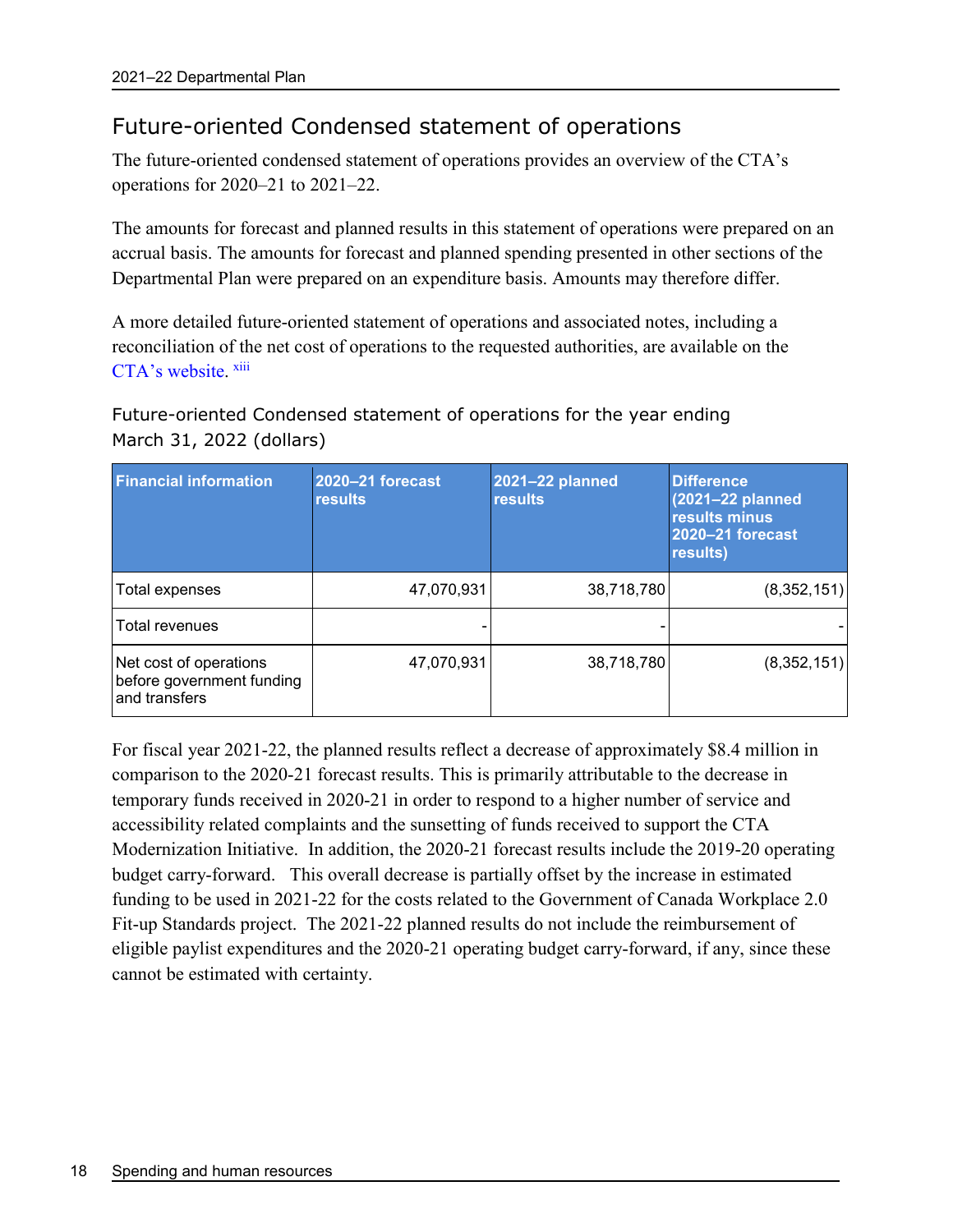### Corporate information

### <span id="page-22-0"></span>Organizational profile

**Appropriate minister(s):** The Honourable Omar Alghabra, P.C, M.P., Minister of Transport

**Institutional head:** Scott Streiner, Chair and Chief Executive Officer

**Ministerial portfolio:** Transport

**Enabling instrument(s):** *Canada Transportation Act*, S.C. 1996, c. 10, as amended<sup>[xiv](#page-30-14)</sup>

**Year of incorporation / commencement:** 1904

**Other:** The CTA shares responsibility for the following Acts:

- *Accessible Canada Act, 2019*
- *Canada Marine Act*
- *Canadian Environmental Assessment Act, 2012*
- *Civil Air Navigation Services Commercialization Act*
- *Coasting Trade Act*
- *Energy Supplies Emergency Act*
- *Pilotage Act*
- *Railway Relocation and Crossing Act*
- *Railway Safety Act*
- *Shipping Conferences Exemption Act, 1987*

The CTA has sole responsibility for the following regulations:

- *Accessible Transportation for Persons with Disabilities Regulations (SOR/2019-244)*
- *Air Passenger Protection Regulations (SOR/2019-150)*
- *Air Transportation Regulations (SOR/88-58)*
- *Canadian Transportation Agency Designated Provisions Regulations (SOR/99-244)*
- *Regulations on Operational Terms for Rail Level of Services Arbitration (SOR/2014-192)*
- *Personnel Training for the Assistance of Persons with Disabilities Regulations (SOR/94-42)*
- *Railway Costing Regulations (SOR/80-310)*
- *Railway Interswitching Regulations (SOR/88-41)*
- *Railway Third Party Liability Insurance Coverage Regulations (SOR/96-337)*
- *Railway Traffic and Passenger Tariffs Regulations (SOR/96-338)*
- *Railway Traffic Liability Regulations (SOR/91-488)*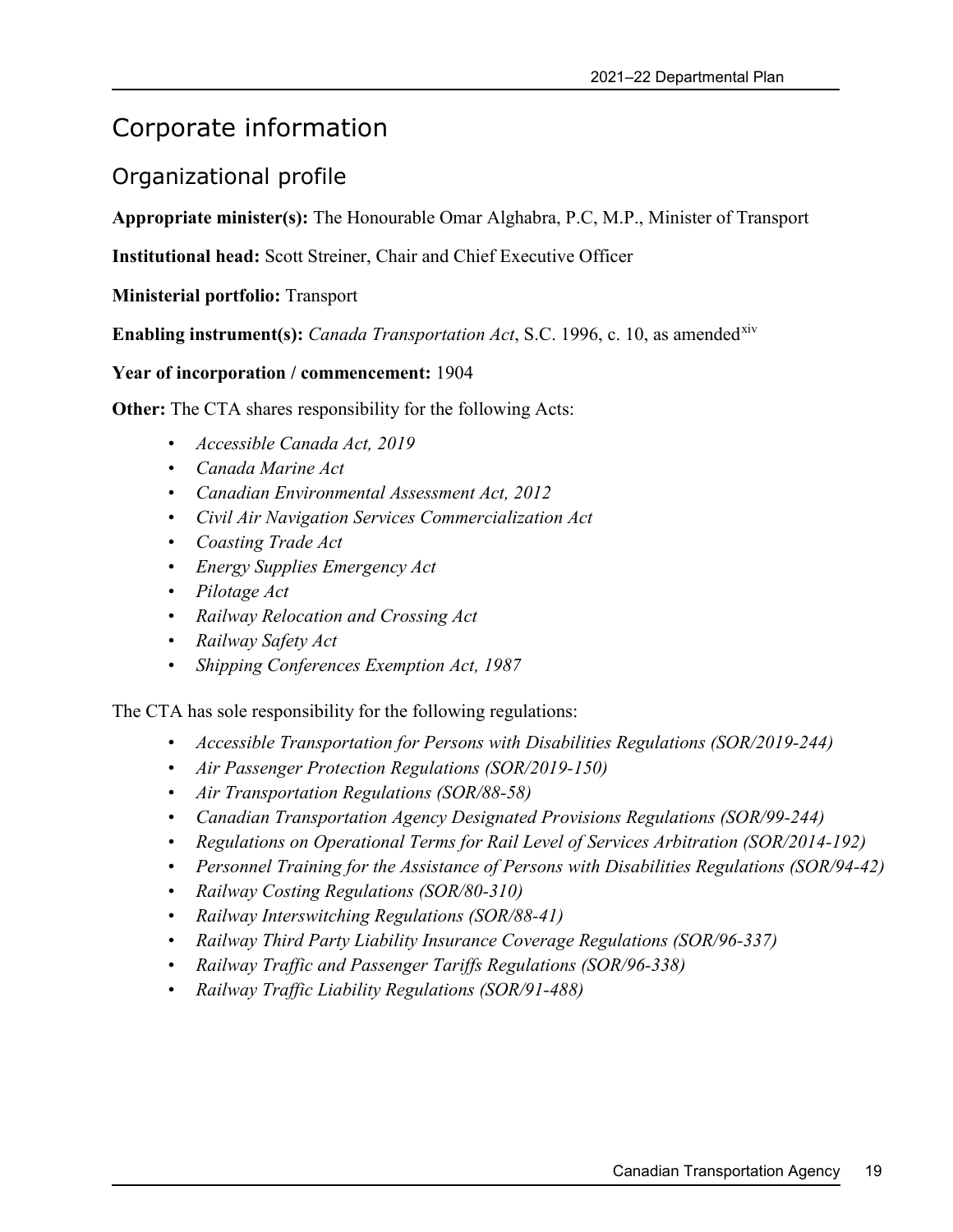The CTA shares responsibility for the following regulations:

- *Transportation Information Regulations (SOR/96-334)*
- *Railway Company Pay Out of Excess Revenue for the Movement of Grain Regulations (SOR/2001-207)*
- *The Jacques-Cartier and Champlain Bridges Inc. Regulations (SOR/98-568)*
- *The Seaway International Bridge Corporation, Ltd. Regulations (SOR/98-569)*

The CTA has promulgated the following Rules:

- *Canadian Transportation Agency Rules (Dispute Proceedings and Certain Rules Applicable to All Proceedings) (SOR/2014-104)*
- *Rules of Procedure for Rail Level of Service Arbitration (SOR/2014-94)*

These Acts and Regulations are available on the Department of Justice website, and are accessible through the ["Acts and Regulations](https://www.otc-cta.gc.ca/eng/acts-and-regulations)<sup>xv</sup>" section of the CTA website.

#### <span id="page-23-0"></span>Raison d'être, mandate and role: who we are and what we do

"Raison d'être, mandate and role: who we are and what we do" is available on the [CTA's](https://www.otc-cta.gc.ca/eng/splashify-splash)  [website.](https://www.otc-cta.gc.ca/eng/splashify-splash) [xvi](#page-30-16)

### <span id="page-23-1"></span>Operating context

Information on the operating context is available on the  $CTA$ 's website<sup>xvii</sup>.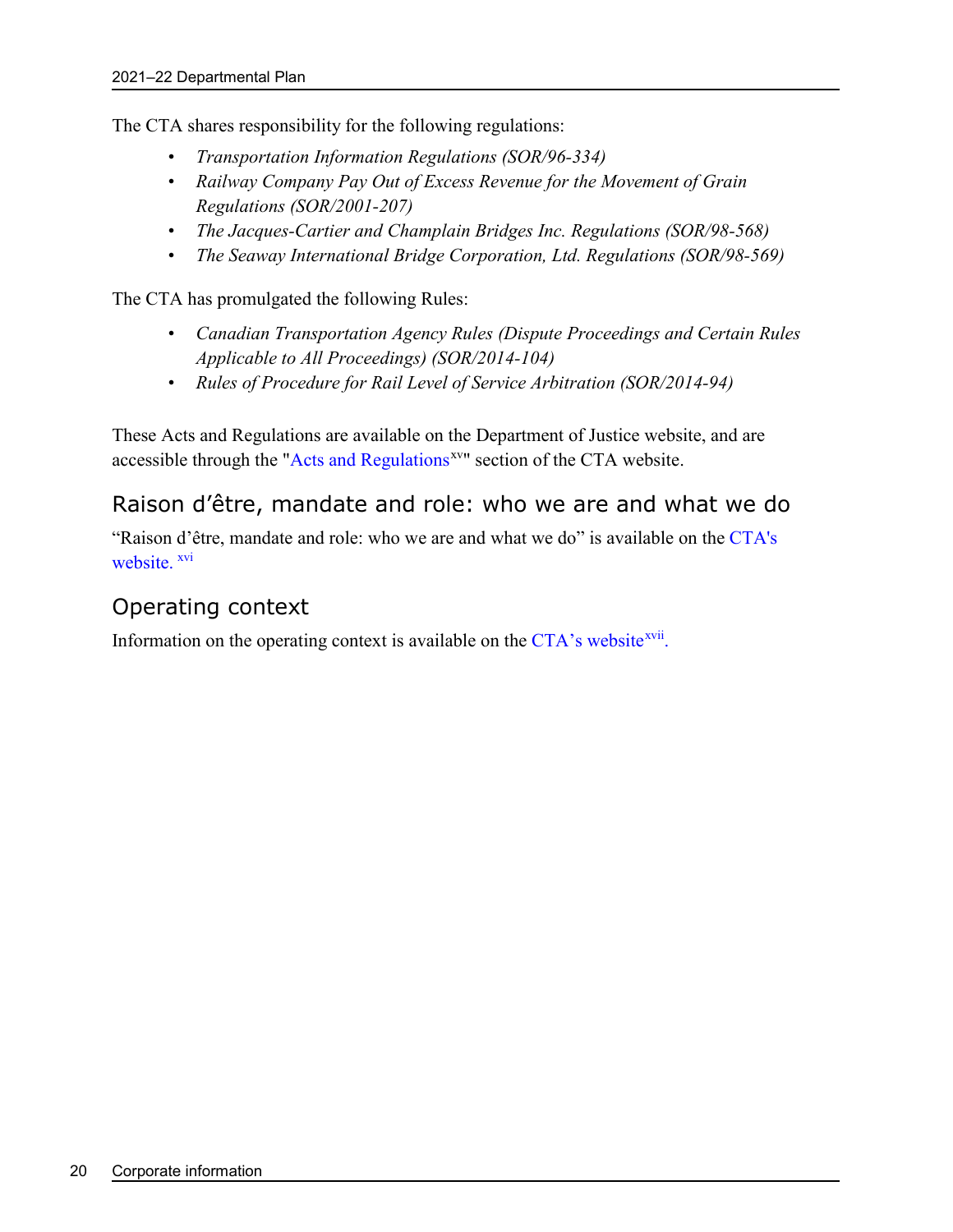## <span id="page-24-0"></span>Reporting framework

The CTA approved departmental results framework and program inventory for 2021–22 are as follows.

|                                |                                                                                                  | Core Responsibility: Independent regulatory and dispute-resolution services for<br>transportation providers and users                                                  |                             |  |
|--------------------------------|--------------------------------------------------------------------------------------------------|------------------------------------------------------------------------------------------------------------------------------------------------------------------------|-----------------------------|--|
| Departmental Results Framework | Departmental Result<br>An efficient,<br>competitive national<br>transportation system            | Transportation Fluidity Index.                                                                                                                                         |                             |  |
|                                |                                                                                                  | Percentage of regulatory authorities issued, and disputes and contested determination<br>cases resolved within service standards.                                      |                             |  |
|                                |                                                                                                  | Percentage of transportation service providers that comply with legislative and regulatory<br>requirements.                                                            |                             |  |
|                                | Departmental Result<br>Accessible<br>transportation<br>services for persons<br>with disabilities | Percentage of air, rail, marine carriers and facility operators complying with accessibility<br>related legislative and regulatory requirements and codes of practice. |                             |  |
|                                |                                                                                                  | Percentage of accessibility disputes resolved within service standards.                                                                                                |                             |  |
|                                |                                                                                                  |                                                                                                                                                                        | Internal<br><b>Services</b> |  |
|                                | Departmental Result<br>Consumer protection<br>for air travellers                                 | Percentage of air carriers complying with consumer protection legislative and regulatory<br>requirements.                                                              |                             |  |
|                                |                                                                                                  | Percentage of air consumer protection disputes resolved within service standards.                                                                                      |                             |  |
|                                |                                                                                                  |                                                                                                                                                                        |                             |  |
|                                | Program: Analysis and Outreach                                                                   |                                                                                                                                                                        |                             |  |
| Program Inventory              | Program: Dispute Resolution                                                                      |                                                                                                                                                                        |                             |  |
|                                | Program: Determinations and Compliance                                                           |                                                                                                                                                                        |                             |  |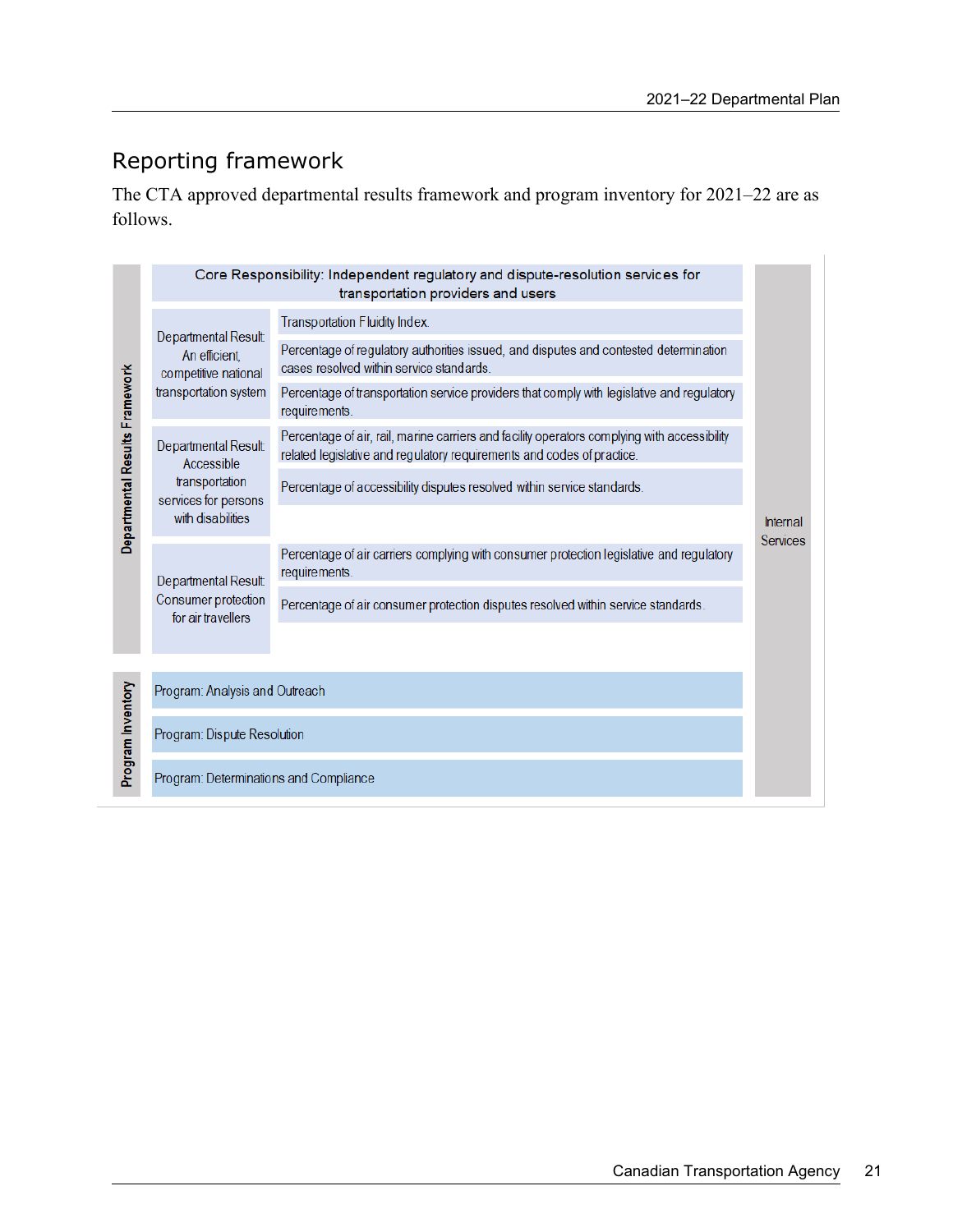# <span id="page-25-0"></span>Supporting information on the program inventory

Supporting information on planned expenditures, human reso[ur](#page-30-18)ces, and results related to the CTA's program inventory is available in the GC [InfoBase.](https://www.tbs-sct.gc.ca/ems-sgd/edb-bdd/index-eng.html)<sup>xviii</sup>

# <span id="page-25-1"></span>Supplementary information tables

The following supplementary information tables are available on the [CTA's website:](https://www.otc-cta.gc.ca/) [xix](#page-30-19)

- Departmental Sustainable Development Strategy
- Gender-based analysis plus

### <span id="page-25-2"></span>Federal tax expenditures

CTA's Departmental Plan does not include information on tax expenditures that relate to its planned results for 2021–22.

Tax expenditures are the responsibility of the Minister of Finance, and the Department of Finance Canada publishes cost estimates and projections for government-wide tax expenditures each year in the [Report on Federal Tax Expenditures.](https://www.canada.ca/en/department-finance/services/publications/federal-tax-expenditures.html)<sup>xx</sup> This report provides detailed information on tax expenditures, including objectives, historical background and references to related federal spending programs, as well as evaluations, research papers and gender-based analysis. The tax measures presented in this report are solely the responsibility of the Minister of Finance.

# <span id="page-25-3"></span>Organizational contact information

#### **Mailing address**

**Canadian Transportation Agency**  15 Eddy Street Gatineau, Quebec K1A 0N9

**Telephone:** 1-888-222-2592 **Fax:** 819-997-6727 **Email:** info@otc-cta.gc.ca **Website(s):** https://www.otc-cta.gc.ca<sup>[xxi](#page-30-21)</sup>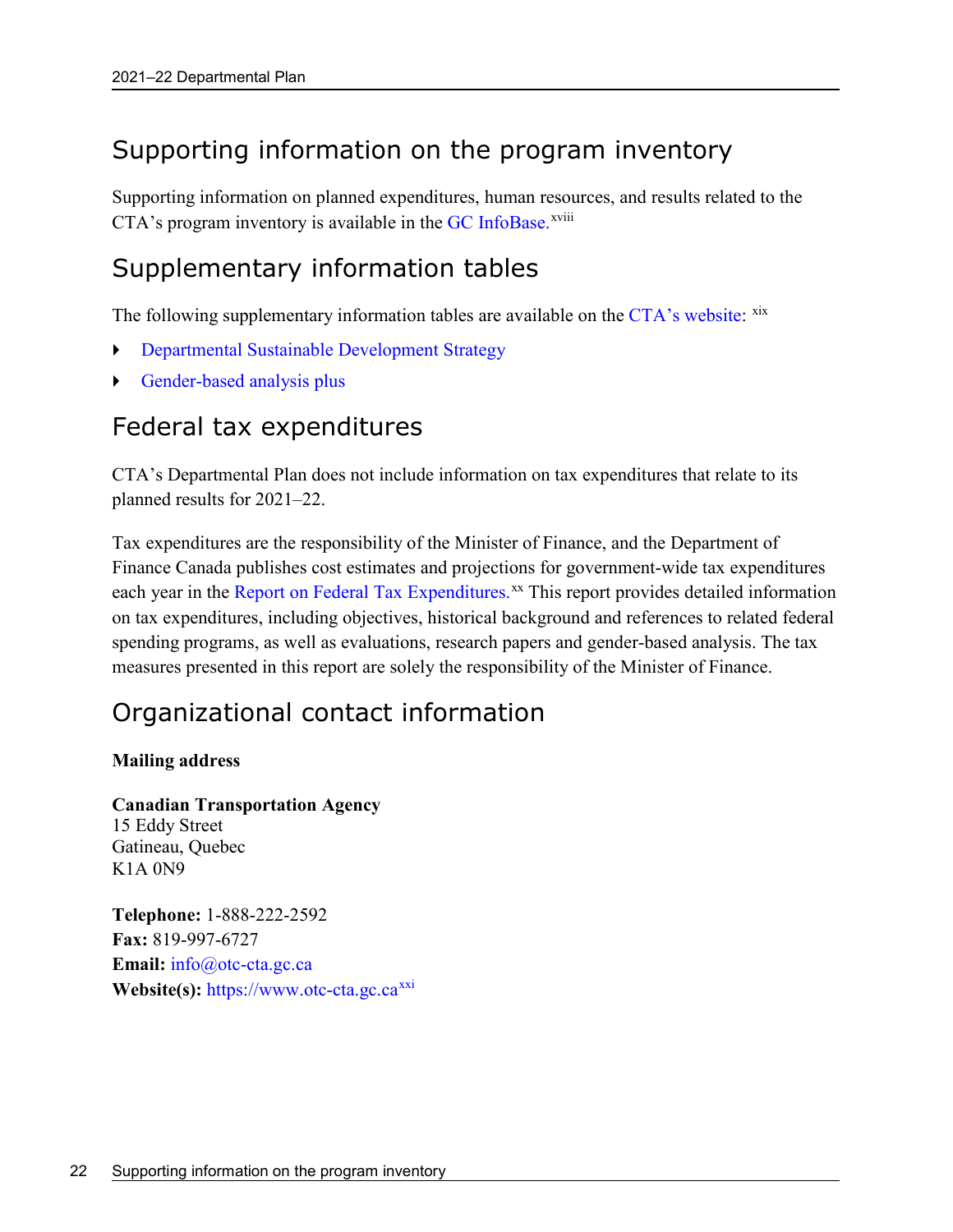# <span id="page-26-0"></span>Appendix: definitions

#### **appropriation (crédit)**

Any authority of Parliament to pay money out of the Consolidated Revenue Fund.

#### **budgetary expenditures (dépenses budgétaires)**

Operating and capital expenditures; transfer payments to other levels of government, organizations or individuals; and payments to Crown corporations.

#### **core responsibility (responsabilité essentielle)**

An enduring function or role performed by a department. The intentions of the department with respect to a core responsibility are reflected in one or more related departmental results that the department seeks to contribute to or influence.

#### **Departmental Plan (plan ministériel)**

A report on the plans and expected performance of a department over a 3-year period. Departmental Plans are tabled in Parliament each spring.

#### **departmental priority (priorité ministérielle)**

A plan or project that a department has chosen to focus and report on during the planning period. Departmental priorities represent the things that are most important or what must be done first to support the achievement of the desired departmental results.

#### **departmental result (résultat ministériel)**

A consequence or outcome that a department seeks to achieve. A departmental result is often outside departments' immediate control, but it should be influenced by program-level outcomes.

#### **departmental result indicator (indicateur de résultat ministériel)**

A factor or variable that provides a valid and reliable means to measure or describe progress on a departmental result.

#### **departmental results framework (cadre ministériel des résultats)**

A framework that consists of the department's core responsibilities, departmental results and departmental result indicators.

#### **Departmental Results Report (rapport sur les résultats ministériels)**

A report on a department's actual accomplishments against the plans, priorities and expected results set out in the corresponding Departmental Plan.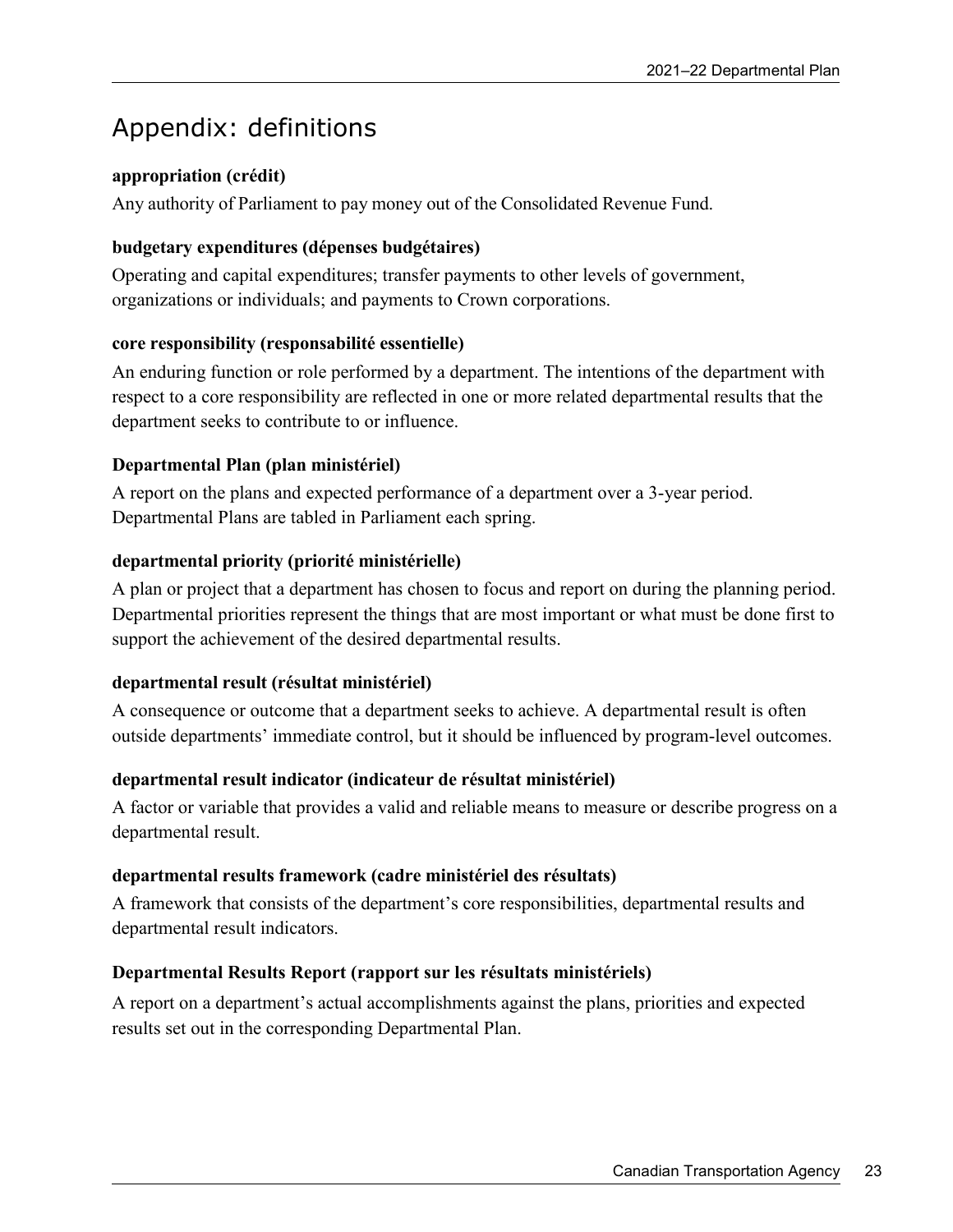#### **experimentation (expérimentation)**

The conducting of activities that seek to first explore, then test and compare, the effects and impacts of policies and interventions in order to inform evidence-based decision-making, and improve outcomes for Canadians, by learning what works and what doesn't. Experimentation is related to, but distinct form innovation (the trying of new things), because it involves a rigorous comparison of results. For example, using a new website to communicate with Canadians can be an innovation; systematically testing the new website against existing outreach tools or an old website to see which one leads to more engagement, is experimentation.

#### **full-time equivalent (équivalent temps plein)**

A measure of the extent to which an employee represents a full person-year charge against a departmental budget. Full-time equivalents are calculated as a ratio of assigned hours of work to scheduled hours of work. Scheduled hours of work are set out in collective agreements.

#### **gender-based analysis plus (GBA+) (analyse comparative entre les sexes plus [ACS+])**

An analytical process used to assess how diverse groups of women, men and gender-diverse people experience policies, programs and services based on multiple factors including race, ethnicity, religion, age, and mental or physical disability.

#### **government-wide priorities (priorités pangouvernementales)**

For the purpose of the 2021–22 Departmental Plan, government-wide priorities refers to those high-level themes outlining the government's agenda in the 2020 Speech from the Throne, namely: Protecting Canadians from COVID-19; Helping Canadians through the pandemic; Building back better – a resiliency agenda for the middle class; The Canada we're fighting for.

#### **horizontal initiative (initiative horizontale)**

An initiative in which two or more federal organizations are given funding to pursue a shared outcome, often linked to a government priority.

#### **non-budgetary expenditures (dépenses non budgétaires)**

Net outlays and receipts related to loans, investments and advances, which change the composition of the financial assets of the Government of Canada.

#### **performance (rendement)**

What an organization did with its resources to achieve its results, how well those results compare to what the organization intended to achieve, and how well lessons learned have been identified.

#### **performance indicator (indicateur de rendement)**

A qualitative or quantitative means of measuring an output or outcome, with the intention of gauging the performance of an organization, program, policy or initiative respecting expected results.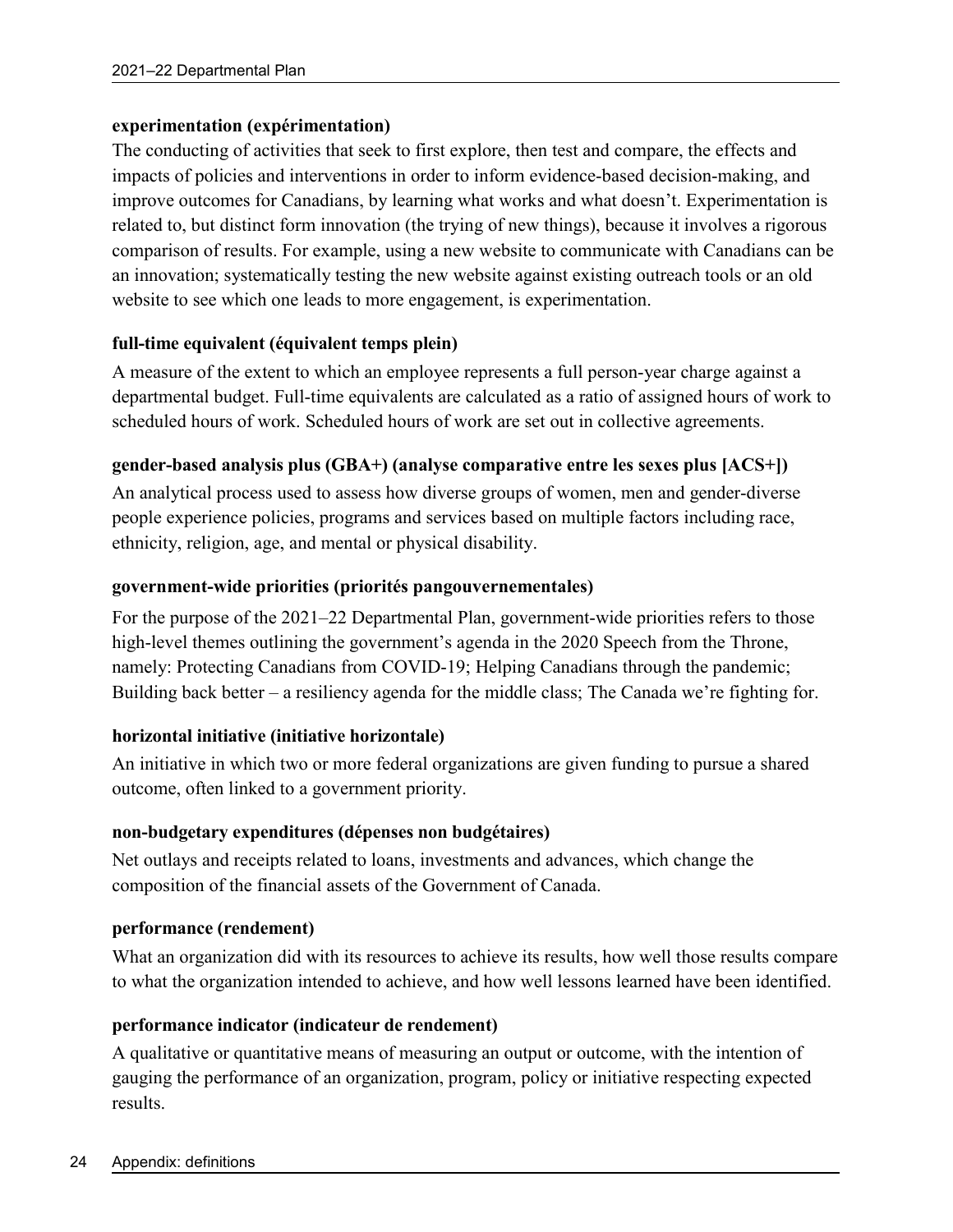#### **performance reporting (production de rapports sur le rendement)**

The process of communicating evidence-based performance information. Performance reporting supports decision-making, accountability and transparency.

#### **plan (plan)**

The articulation of strategic choices, which provides information on how an organization intends to achieve its priorities and associated results. Generally a plan will explain the logic behind the strategies chosen and tend to focus on actions that lead up to the expected result.

#### **planned spending (dépenses prévues)**

For Departmental Plans and Departmental Results Reports, planned spending refers to those amounts presented in the Main Estimates.

A department is expected to be aware of the authorities that it has sought and received. The determination of planned spending is a departmental responsibility, and departments must be able to defend the expenditure and accrual numbers presented in their Departmental Plans and Departmental Results Reports.

#### **program (programme)**

Individual or groups of services, activities or combinations thereof that are managed together within the department and focus on a specific set of outputs, outcomes or service levels.

#### **program inventory (répertoire des programmes)**

Identifies all of the department's programs and describes how resources are organized to contribute to the department's core responsibilities and results.

#### **result (résultat)**

An external consequence attributed, in part, to an organization, policy, program or initiative. Results are not within the control of a single organization, policy, program or initiative; instead they are within the area of the organization's influence.

#### **statutory expenditures (dépenses législatives)**

Expenditures that Parliament has approved through legislation other than appropriation acts. The legislation sets out the purpose of the expenditures and the terms and conditions under which they may be made.

#### **strategic outcome (résultat stratégique)**

A long-term and enduring benefit to Canadians that is linked to the organization's mandate, vision and core functions.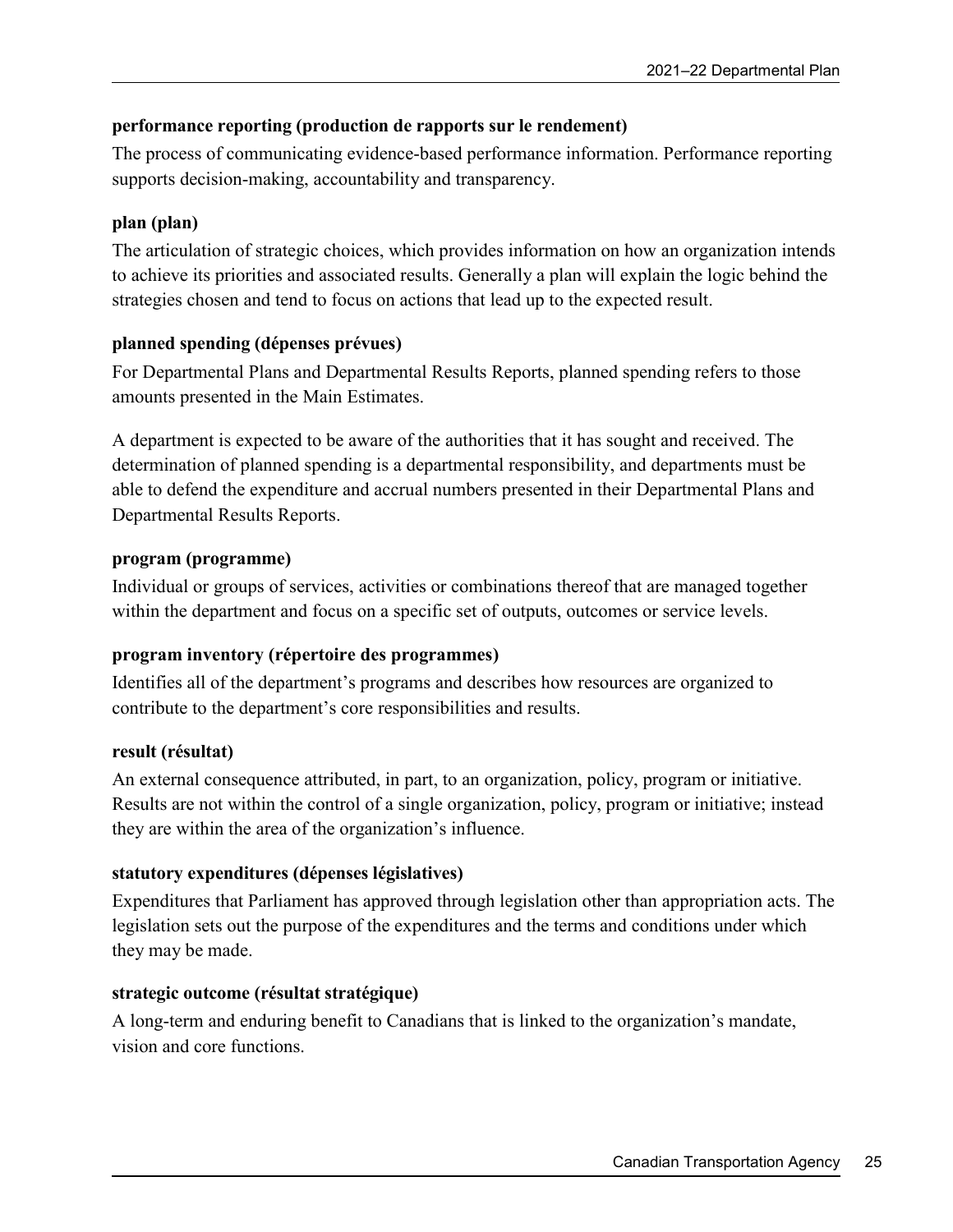#### **target (cible)**

A measurable performance or success level that an organization, program or initiative plans to achieve within a specified time period. Targets can be either quantitative or qualitative.

#### **voted expenditures (dépenses votées)**

Expenditures that Parliament approves annually through an Appropriation Act. The vote wording becomes the governing conditions under which these expenditures may be made.